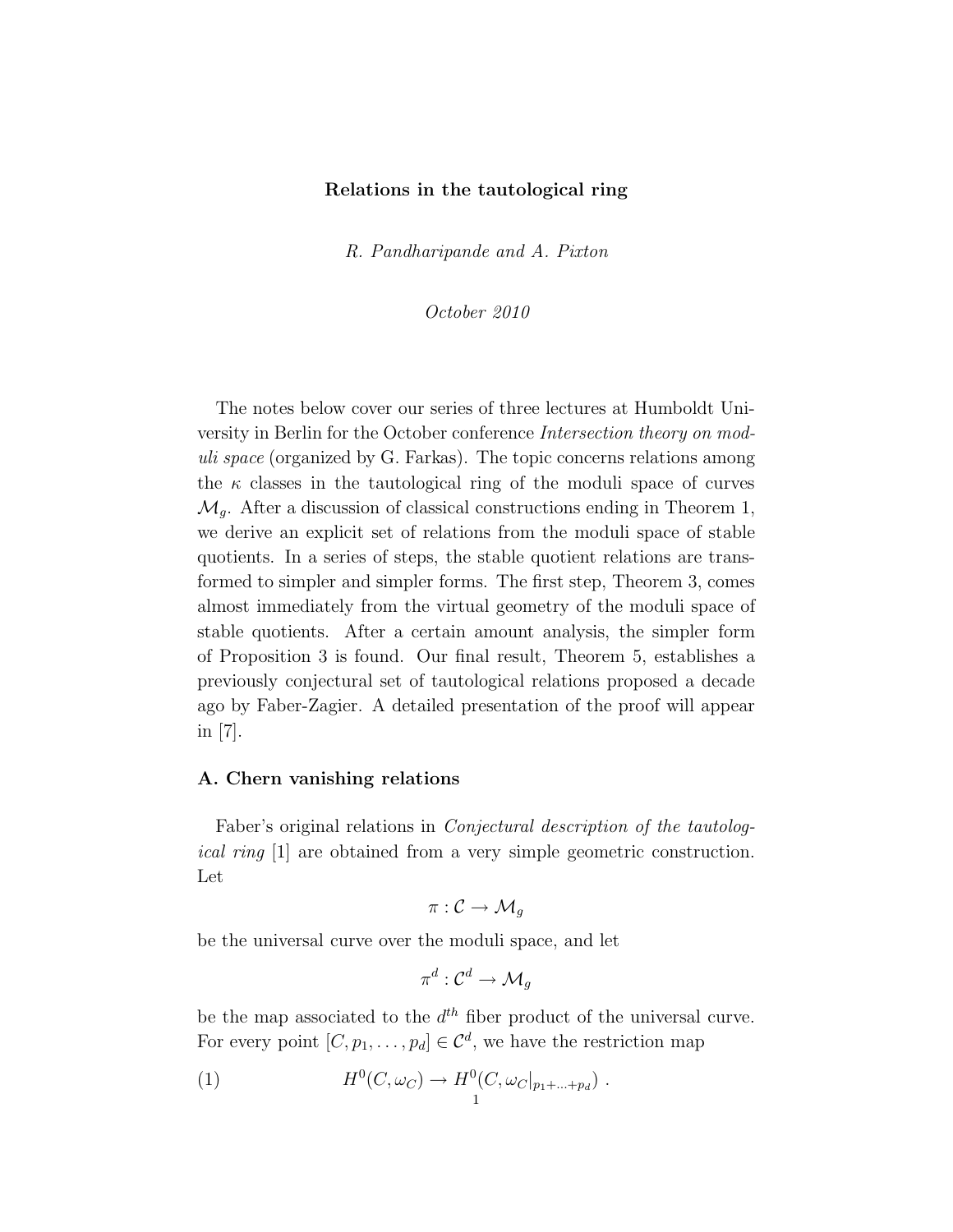Since the canonical bundle  $\omega_C$  has degree 2g−2, the map (1) is injective if  $d > 2g - 2$ . Over the moduli space  $\mathcal{C}^d$ , we obtain the exact sequence

$$
0 \to \mathbb{E} \to \Omega_d \to Q \to 0
$$

where E is the rank g Hodge bundle,  $\Omega_d$  is the rank  $d > 2g - 2$  bundle with fiber  $H^0(C, \omega_C|_{p_1+\ldots+p_d})$ , and Q is the quotient bundle of rank  $d-g$ . Hence,

$$
c_k(Q) = 0 \in A^k(\mathcal{C}^d) \quad \text{for} \quad k > d - g.
$$

After cutting such vanishing  $c_k(Q)$  down with cotangent line and diagonal classes in  $\mathcal{C}^d$  and pushing-forward via  $\pi_*^d$  to  $\mathcal{M}_g$ , we arrive at Faber's relations in  $R^*(\mathcal{M}_g)$ .

From our point of view, at the center of Faber's relations in *Conjec*tural description of the tautological ring [1] is the function

$$
\Theta(t, x) = \sum_{d=0}^{\infty} \prod_{i=1}^{d} (1 + it) \frac{(-1)^d x^d}{d! x^d}
$$

.

The differential equation

$$
t(x+1)\frac{d}{dx}\Theta + (t+1)\Theta = 0
$$

is easily found. Hence, we obtain the following result.

Lemma 1.  $\Theta = (1+x)^{-\frac{t+1}{t}}$ .

We introduce a variable set **z** indexed by pairs of integers

$$
\mathbf{z} = \{ z_{i,j} \mid i \geq 1, \ j \geq i-1 \} .
$$

For monomials

$$
\mathbf{z}^{\sigma} = \prod_{i,j} z_{i,j}^{\sigma_{i,j}},
$$

we define

$$
\ell(\sigma) = \sum_{i,j} i\sigma_{i,j}, \quad |\sigma| = \sum_{i,j} j\sigma_{i,j} .
$$

Of course  $|\text{Aut}(\sigma)| = \prod_{i,j} \sigma_{i,j}!$ .

The variables z are used to define a differential operator

$$
\mathcal{D} = \sum_{i,j} z_{i,j} t^j \left( x \frac{d}{dx} \right)^i .
$$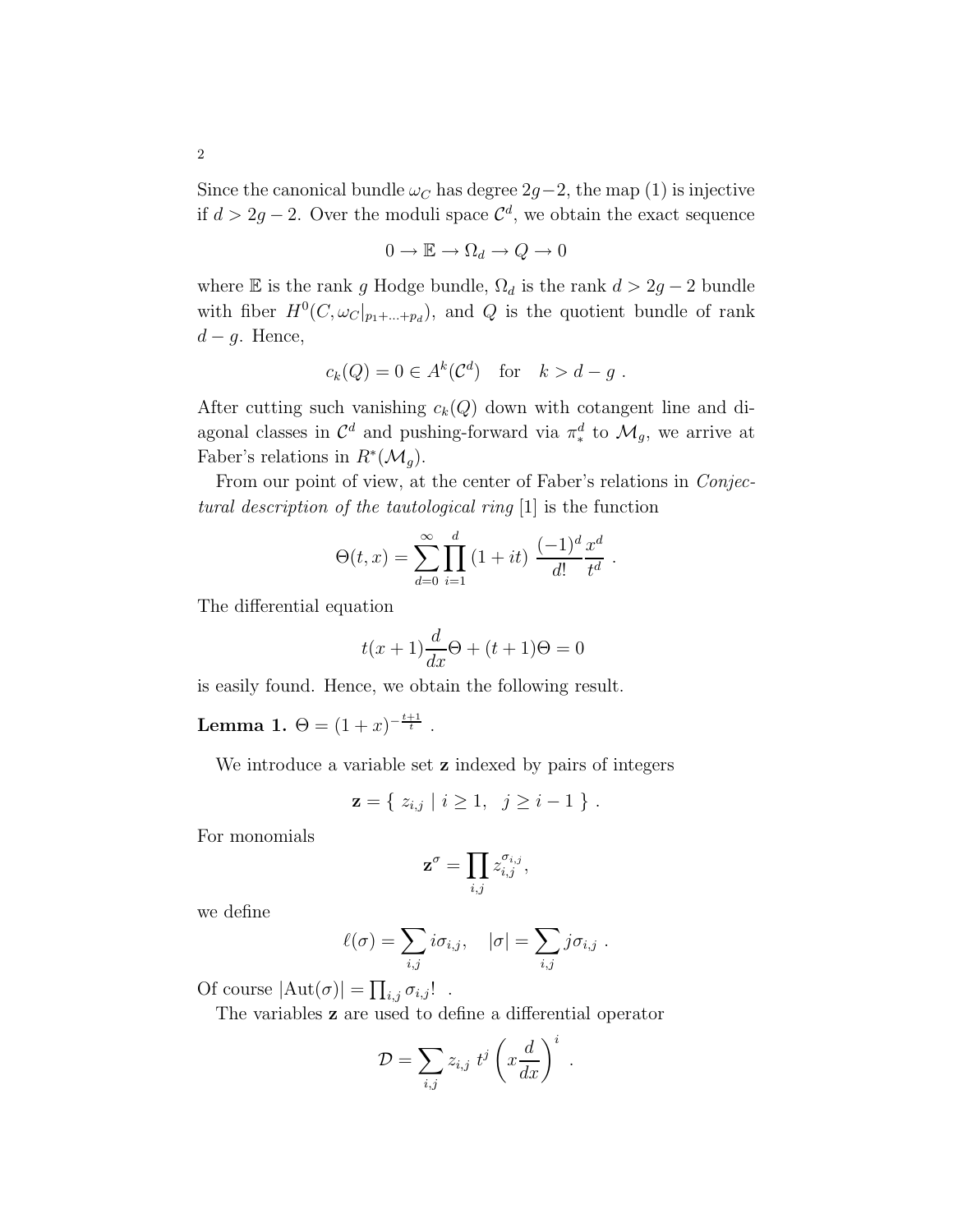After applying  $\exp(D)$  to  $\Theta$ , we obtain

$$
\Theta^{\mathcal{D}} = \exp(\mathcal{D}) \Theta
$$
  
=  $\sum_{\sigma} \sum_{d=0}^{\infty} \prod_{i=1}^{d} (1+it) \frac{(-1)^{d} x^{d}}{d!} \frac{d^{\ell(\sigma)} t^{|\sigma|} \mathbf{z}^{\sigma}}{|\text{Aut}(\sigma)|}$ 

where  $\sigma$  runs over all monomials in the variables **z**. Define constants  $C_d^r(\sigma)$  by the formula

$$
\log(\Theta^{\mathcal{D}}) = \sum_{\sigma} \sum_{d=1}^{\infty} \sum_{r=-1}^{\infty} C_d^r(\sigma) t^r \frac{x^d}{d!} \mathbf{z}^{\sigma}.
$$

By an elementary application of Wick, the t dependence of  $log(\Theta^{\mathcal{D}})$ has at most simple poles.

Finally, we consider the following function,

$$
\gamma = \sum_{i\geq 1} \frac{B_{2i}}{2i(2i-1)} \kappa_{2i-1} t^{2i-1} + \sum_{\sigma} \sum_{d=1}^{\infty} \sum_{r=-1}^{\infty} C_d^r(\sigma) \kappa_r t^r \frac{x^d}{d!} \mathbf{z}^{\sigma} .
$$

Denote the  $t^r x^d \mathbf{z}^{\sigma}$  coefficient of  $\exp(-\gamma)$  by

$$
[\exp(-\gamma)]_{t^r x^d \mathbf{z}^\sigma} \in \mathbb{Q}[\kappa_{-1}, \kappa_0, \kappa_1, \kappa_2, \ldots].
$$

Our form of Faber's equations is the following result.

**Theorem 1.** In  $R^r(\mathcal{M}_g)$ , the relation

$$
\big[\exp(-\gamma)\big]_{t^r x^d \mathbf{z}^\sigma}=0
$$

holds when  $r > -g + |\sigma|$  and  $d > 2g - 2$ .

In the tautological ring  $R^*(\mathcal{M}_g)$ , the conventions

$$
\kappa_{-1} = 0
$$
,  $\kappa_0 = 2g - 2$ 

will always be followed. For fixed  $q$  and  $r$ , Theorem 1 provides infinitely many relations by increasing  $d$ .

While the proof of Theorem 1 is appealingly simple, the relations do not seem to fit the other forms we will see later. The variables  $z_{i,j}$ efficiently encode both the cotangent and diagonal operations studied in Conjectural description of the tautological ring [1]. In particular, the relations of Theorem 1 are equivalent to the mixing of all cotangent and diagonal operations studied there.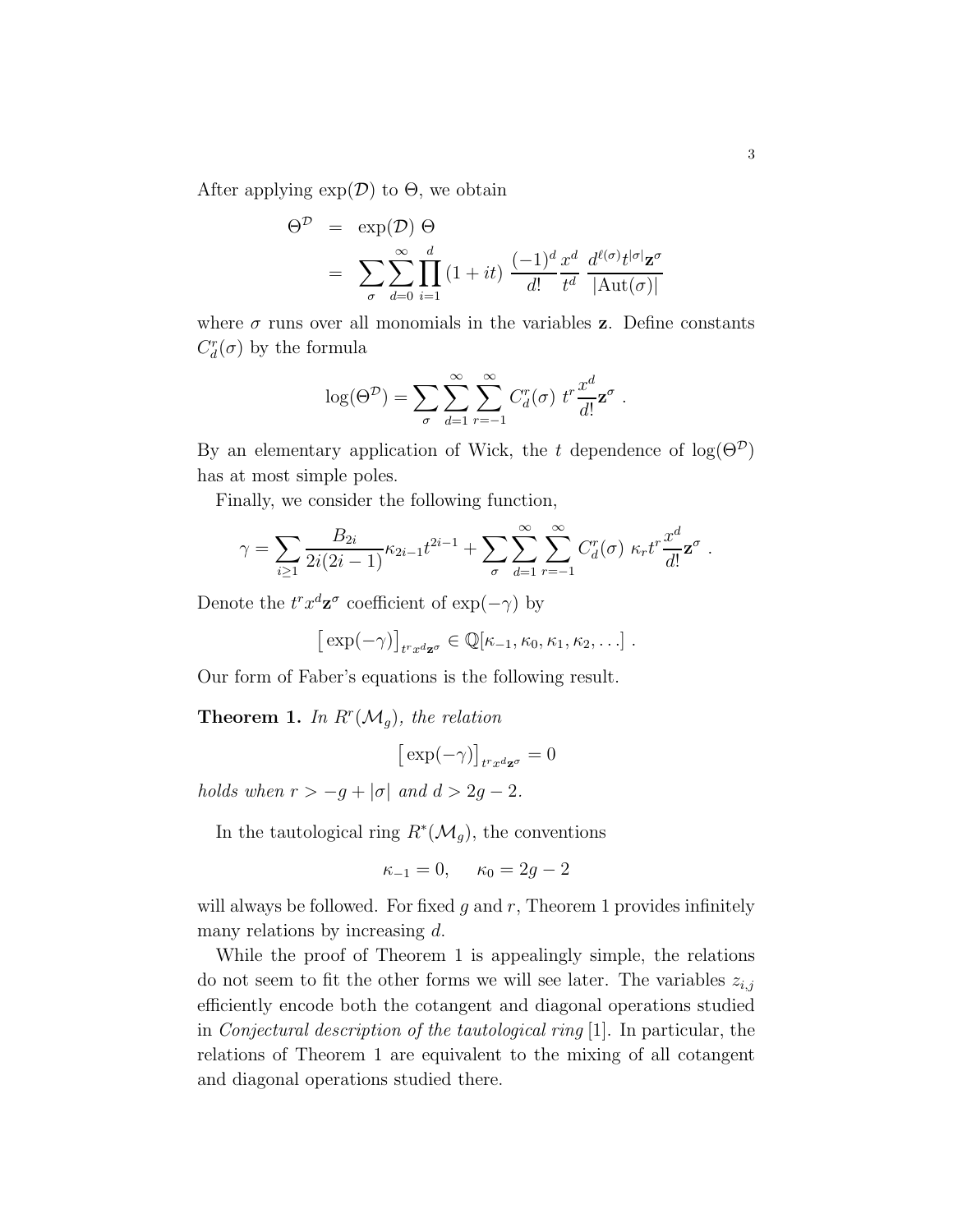#### B. Stable quotient relations

## I. The function Φ.

The relations in the tautological ring  $R^*(\mathcal{M}_g)$  obtained from *Moduli* of stable quotients [4] are based on the function

$$
\Phi(t,x) = \sum_{d=0}^{\infty} \prod_{i=1}^{d} \frac{1}{1-it} \frac{(-1)^d}{d!} \frac{x^d}{t^d}.
$$

Define the coefficients  $C_d^r$  by the logarithm,

$$
\log(\Phi) = \sum_{d=1}^{\infty} \sum_{r=-1}^{\infty} C_d^r t^r \frac{x^d}{d!}.
$$

By an elementary application of Wick, the  $t$  dependence has at most a simple pole. Let

$$
\gamma = \sum_{i \geq 1} \frac{B_{2i}}{2i(2i-1)} \kappa_{2i-1} t^{2i-1} + \sum_{d=1}^{\infty} \sum_{r=-1}^{\infty} C_d^r \kappa_r t^r \frac{x^d}{d!}
$$

.

Denote the  $t^r x^d$  coefficient of  $\exp(-\gamma)$  by

$$
[\exp(-\gamma)]_{t^r x^d} \in \mathbb{Q}[\kappa_{-1}, \kappa_0, \kappa_1, \kappa_2, \ldots].
$$

In fact,  $[\exp(-\gamma)]_{t^r x^d}$  is homogeneous of degree r in the  $\kappa$  classes. The first tautological relations of Moduli space of stable quotients [4] are given by the following result.

**Theorem 2.** In  $R^r(\mathcal{M}_g)$ , the relation

$$
\big[\exp(-\gamma)\big]_{t^r x^d}=0
$$

holds when  $g - 2d - 1 < r$  and  $g \equiv r + 1 \mod 2$ .

For fixed r and d, if Theorem 2 applies in genus  $g$ , then Theorem 2 applies in genera  $h = g - 2\delta$  for all natural numbers  $\delta \in \mathbb{N}$ . The genus shifting mod 2 property will also be present in the Faber-Zagier conjecture discussed later.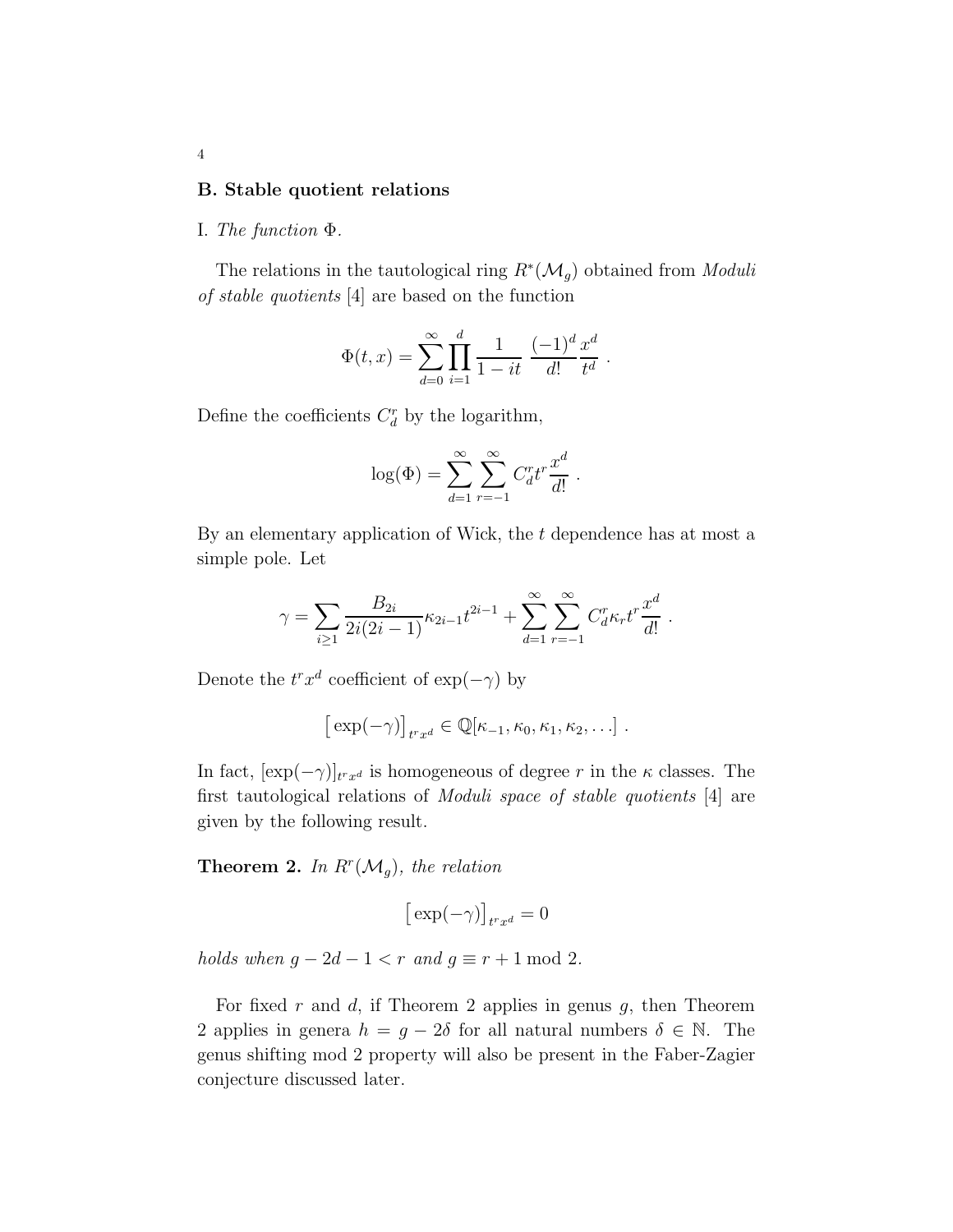# II. Partitions, differential operators, and logs.

We will write partitions  $\sigma$  as  $(1^{a_1}2^{a_2}3^{a_3}\ldots)$  with

$$
\ell(\sigma) = \sum_i a_i
$$
 and  $|\sigma| = \sum_i i a_i$ .

The empty partition  $\emptyset$  corresponding to  $(1^02^03^0...)$  is permitted. In all cases, we have

$$
|\mathrm{Aut}(\sigma)|=a_1!a_2!a_3!\cdots.
$$

Consider the infinite set of variables  $p_1, p_2, p_3, \ldots$ . Monomials in the  $p_i$  correspond to partitions

$$
p_1^{a_1} p_2^{a_2} p_3^{a_3} \ldots \quad \leftrightarrow \quad (1^{a_1} 2^{a_2} 3^{a_3} \ldots) \; .
$$

Given a partition  $\sigma$ , let  $p^{\sigma}$  denote the corresponding monomial. Let

$$
\Phi^{\mathbf{p}}(t,x) = \sum_{\sigma} \sum_{d=0}^{\infty} \prod_{i=1}^{d} \frac{1}{1-it} \frac{(-1)^{d}}{d!} \frac{x^{d}}{t^{d}} \frac{d^{\ell(\sigma)}t^{|\sigma|} \mathbf{p}^{\sigma}}{|\text{Aut}(\sigma)|}
$$

where the first sum is over all partitions  $\sigma$ . The summand corresponding to the empty partition equals  $\Phi(t, x)$ .

The function  $\Phi$ <sup>p</sup> is easily obtained from  $\Phi$ ,

$$
\Phi^{\mathbf{p}}(t,x) = \exp\left(\sum_{i=1}^{\infty} p_i t^i x \frac{d}{dx}\right) \Phi(t,x) .
$$

Let D denote the differential operator

$$
D = \sum_{i=1}^{\infty} p_i t^i x \frac{d}{dx} .
$$

Expanding the exponential of  $D$ , we obtain

(2) 
$$
\Phi^{P} = \Phi + D\Phi + \frac{1}{2}D^{2}\Phi + \frac{1}{6}D^{3}\Phi + \dots
$$

$$
= \Phi \left( 1 + \frac{D\Phi}{\Phi} + \frac{1}{2}\frac{D^{2}\Phi}{\Phi} + \frac{1}{6}\frac{D^{3}\Phi}{\Phi} + \dots \right) .
$$

Let  $\gamma^* = \log(\Phi)$  be the logarithm,

$$
D\gamma^* = \frac{D\Phi}{\Phi}.
$$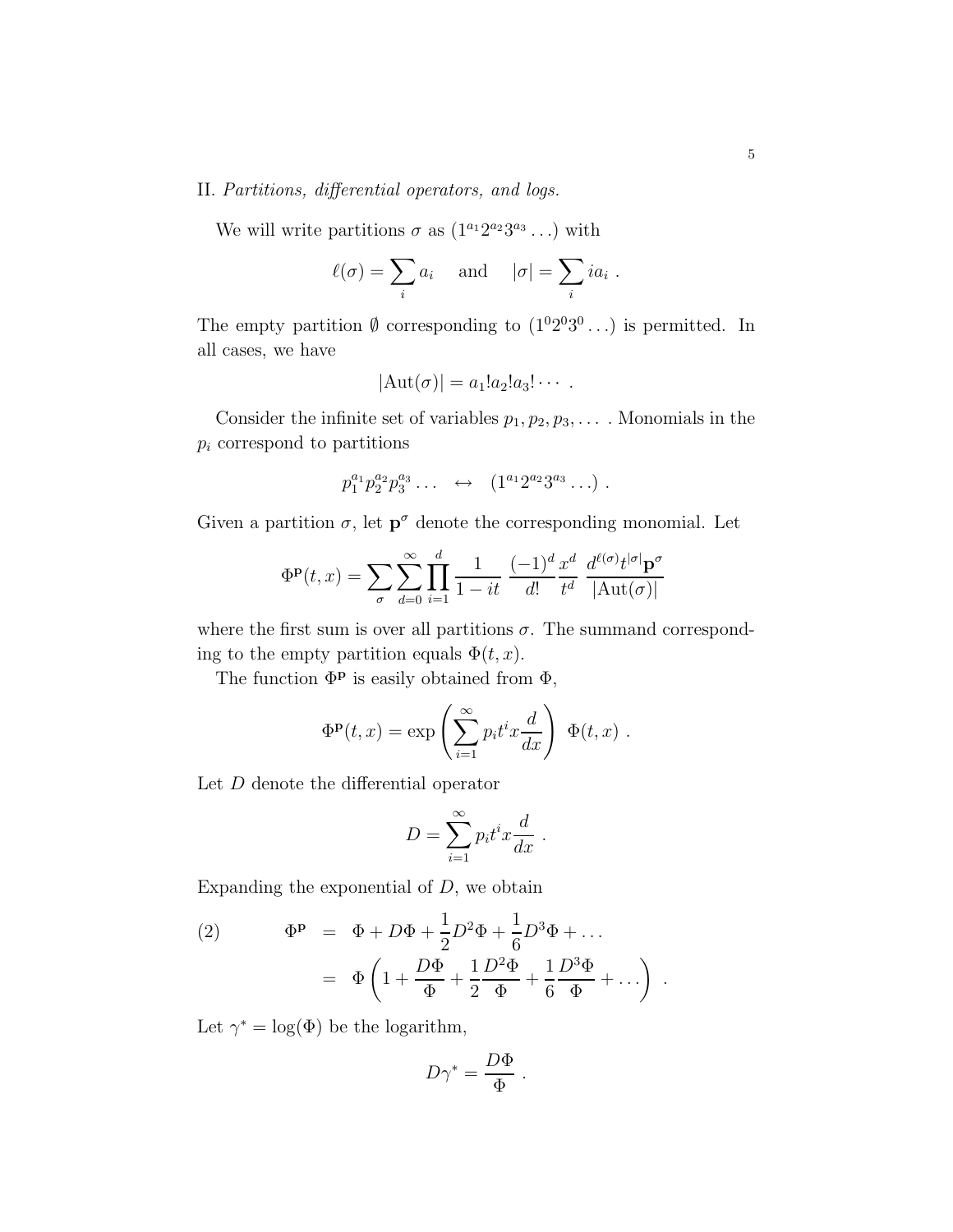After applying the logarithm to (2), we see

$$
\log(\Phi^{\mathbf{p}}) = \gamma^* + \log\left(1 + D\gamma^* + \frac{1}{2}(D^2\gamma^* + (D\gamma^*)^2) + \dots\right)
$$
  
=  $\gamma^* + D\gamma^* + \frac{1}{2}D^2\gamma^* + \dots$ 

where the dots stand for a universal expression in the  $D^k \gamma^*$ . In fact, a remarkable simplification occurs,

$$
\log(\Phi^{\mathbf{p}}) = \exp\left(\sum_{i=1}^{\infty} p_i t^i x \frac{d}{dx}\right) \gamma^*.
$$

The result follows from a general identity.

**Proposition 1.** If  $f$  is a function of  $x$ , then

$$
\log\left(\exp\left(\lambda x \frac{d}{dx}\right) f\right) = \exp\left(\lambda x \frac{d}{dx}\right) \log(f).
$$

*Proof.* A simple computation for monomials in  $x$  shows

$$
\exp\left(\lambda x \frac{d}{dx}\right) x^k = (e^{\lambda} x)^k.
$$

Hence, since the differential operator is additive,

$$
\exp\left(\lambda x \frac{d}{dx}\right) f(x) = f(e^{\lambda} x) .
$$

The Proposition follows immediately.  $\Box$ 

The coefficients of the logarithm may be written as

$$
\log(\Phi^{\mathbf{p}}) = \sum_{d=1}^{\infty} \sum_{r=-1}^{\infty} C_d^r(\mathbf{p}) t^r \frac{x^d}{d!}
$$
  
\n
$$
= \sum_{d=1}^{\infty} \sum_{r=-1}^{\infty} C_d^r t^r \frac{x^d}{d!} \exp\left(\sum_{i=1}^{\infty} dp_i t^i\right)
$$
  
\n
$$
= \sum_{\sigma} \sum_{d=1}^{\infty} \sum_{r=-1}^{\infty} C_d^r t^r \frac{x^d}{d!} \frac{d^{\ell(\sigma)} t^{|\sigma|} \mathbf{p}^{\sigma}}{|\mathrm{Aut}(\sigma)|}.
$$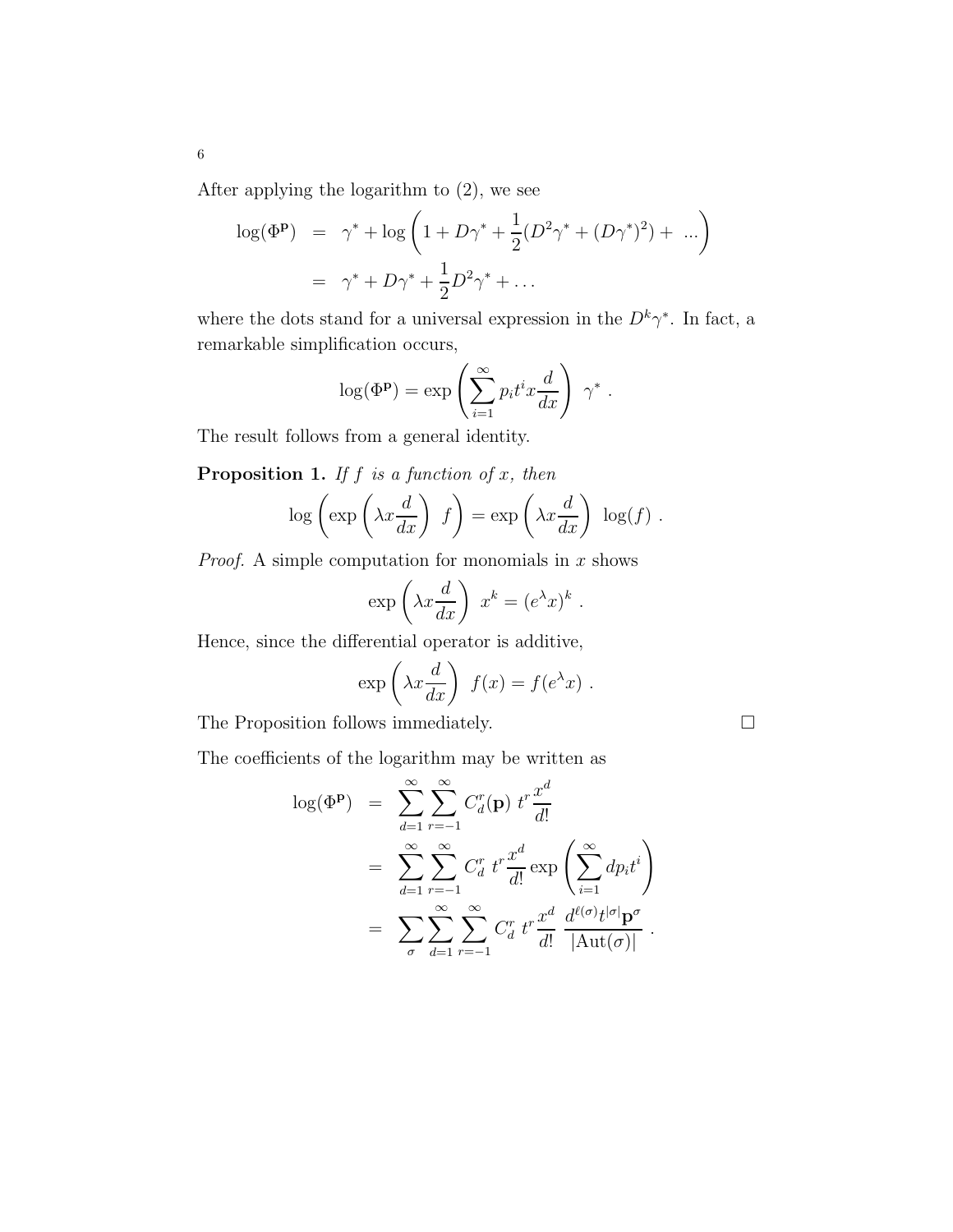# III. Full system of tautological relations.

Following Proposition 5 of Moduli of stable quotients [4], we can obtain a much larger set of relations in the tautological ring of  $\mathcal{M}_g$  by including several factors of  $\pi_*(s^{a_i} \omega^{b_i})$  in the integrand instead of just a single factor. We study the associated relations where the  $\boldsymbol{a}_i$  are always 1. The  $b_i$  then form the parts of a partition  $\sigma$ .

To state the relations we obtain, we start by enriching the function  $\gamma$  from Section B.I,

$$
\gamma^{\mathbf{p}} = \sum_{i \ge 1} \frac{B_{2i}}{2i(2i-1)} \kappa_{2i-1} t^{2i-1} + \sum_{\sigma} \sum_{d=1}^{\infty} \sum_{r=-1}^{\infty} C_d^r \kappa_{r+|\sigma|} t^r \frac{x^d}{d!} \frac{d^{\ell(\sigma)} t^{|\sigma|} \mathbf{p}^{\sigma}}{|\mathrm{Aut}(\sigma)|}
$$

Let  $\hat{\gamma}^{\mathbf{p}}$  be defined by a similar formula,

$$
\widehat{\gamma}^{\mathbf{p}} = \sum_{i \geq 1} \frac{B_{2i}}{2i(2i-1)} \kappa_{2i-1}(-t)^{2i-1} + \sum_{\sigma} \sum_{d=1}^{\infty} \sum_{r=-1}^{\infty} C_d^r \kappa_{r+|\sigma|} (-t)^r \frac{x^d}{d!} \frac{d^{\ell(\sigma)} t^{|\sigma|} \mathbf{p}^{\sigma}}{|\mathrm{Aut}(\sigma)|}.
$$

The sign of t in  $t^{|\sigma|}$  does not change in  $\hat{\gamma}^{\mathbf{p}}$ . The  $\kappa_{-1}$  terms which appear will later be set to 0.

The full system of relations are obtain from the coefficients of the functions

$$
\exp(-\gamma^{\mathbf{p}}), \quad \exp(-\sum_{r=0}^{\infty} \kappa_r t^r p_{r+1}) \cdot \exp(-\widehat{\gamma}^{\mathbf{p}})
$$

.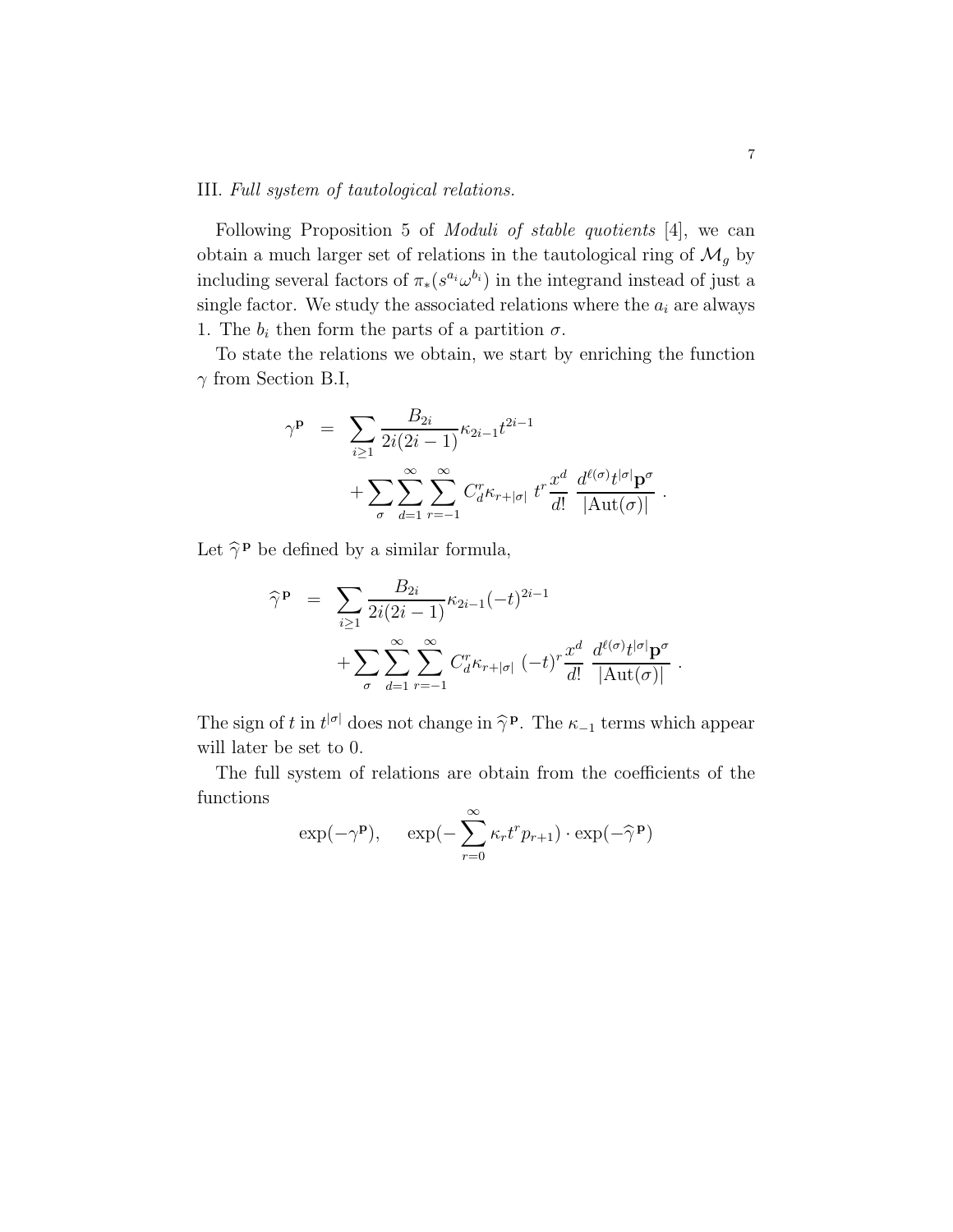**Theorem 3.** In  $R^r(\mathcal{M}_g)$ , the relation

$$
\left[\exp(-\gamma^{\mathbf{p}})\right]_{t^r x^d \mathbf{p}^\sigma} = (-1)^g \left[\exp(-\sum_{r=0}^\infty \kappa_r t^r p_{r+1}) \cdot \exp(-\widehat{\gamma}^\mathbf{p})\right]_{t^r x^d \mathbf{p}^\sigma}
$$

holds when  $g - 2d - 1 + |\sigma| < r$ .

Again, we see the genus shifting mod 2 property. If the relation holds in genus g, then the *same* relation holds in genera  $h = g - 2\delta$  for all natural numbers  $\delta \in \mathbb{N}$ .

In case  $\sigma = \emptyset$ , Theorem 3 specializes to the relation

$$
\begin{aligned} \left[ \exp(-\gamma(t,x)) \right]_{t^r x^d} &= (-1)^g \left[ \exp(-\gamma(-t,x)) \right]_{t^r x^d} \\ &= (-1)^{g+r} \left[ \exp(-\gamma(t,x)) \right]_{t^r x^d}, \end{aligned}
$$

nontrivial only if  $g \equiv r + 1 \mod 2$ . If the mod 2 condition holds, then we obtain the relations of Theorem 2.

Consider the case  $\sigma = (1)$ . The left side of the relation is then

$$
\[\exp(-\gamma(t,x)) \cdot \left(-\sum_{d=1}^{\infty} \sum_{s=-1}^{\infty} C_d^s \kappa_{s+1} t^{s+1} \frac{dx^d}{d!}\right)\]_{t^r x^d}
$$

.

.

The right side is

$$
(-1)^{g} \left[ \exp(-\gamma(-t,x)) \cdot \left( -\kappa_0 t^0 + \sum_{d=1}^{\infty} \sum_{s=-1}^{\infty} C_d^s \ \kappa_{s+1} (-t)^{s+1} \frac{dx^d}{d!} \right) \right]_{t^r x^d}
$$

If  $g \equiv r + 1 \mod 2$ , then the large terms cancel and we obtain

$$
-\kappa_0 \cdot \left[ \exp(-\gamma(t,x)) \right]_{t^r x^d} = 0.
$$

Since  $\kappa_0 = 2g - 2$  and

$$
(g - 2d - 1 + 1 < r) \quad \Longrightarrow \quad (g - 2d - 1 < r),
$$

we recover most (but not all) of the  $\sigma = \emptyset$  equations.

If  $g \equiv r \mod 2$ , then the resulting equation is

$$
\left[\exp(-\gamma(t,x))\cdot \left(\kappa_0 - 2\sum_{d=1}^{\infty}\sum_{s=-1}^{\infty}C_d^s\ \kappa_{s+1}t^{s+1}\frac{dx^d}{d!}\right)\right]_{t^r x^d} = 0
$$

when  $g - 2d < r$ .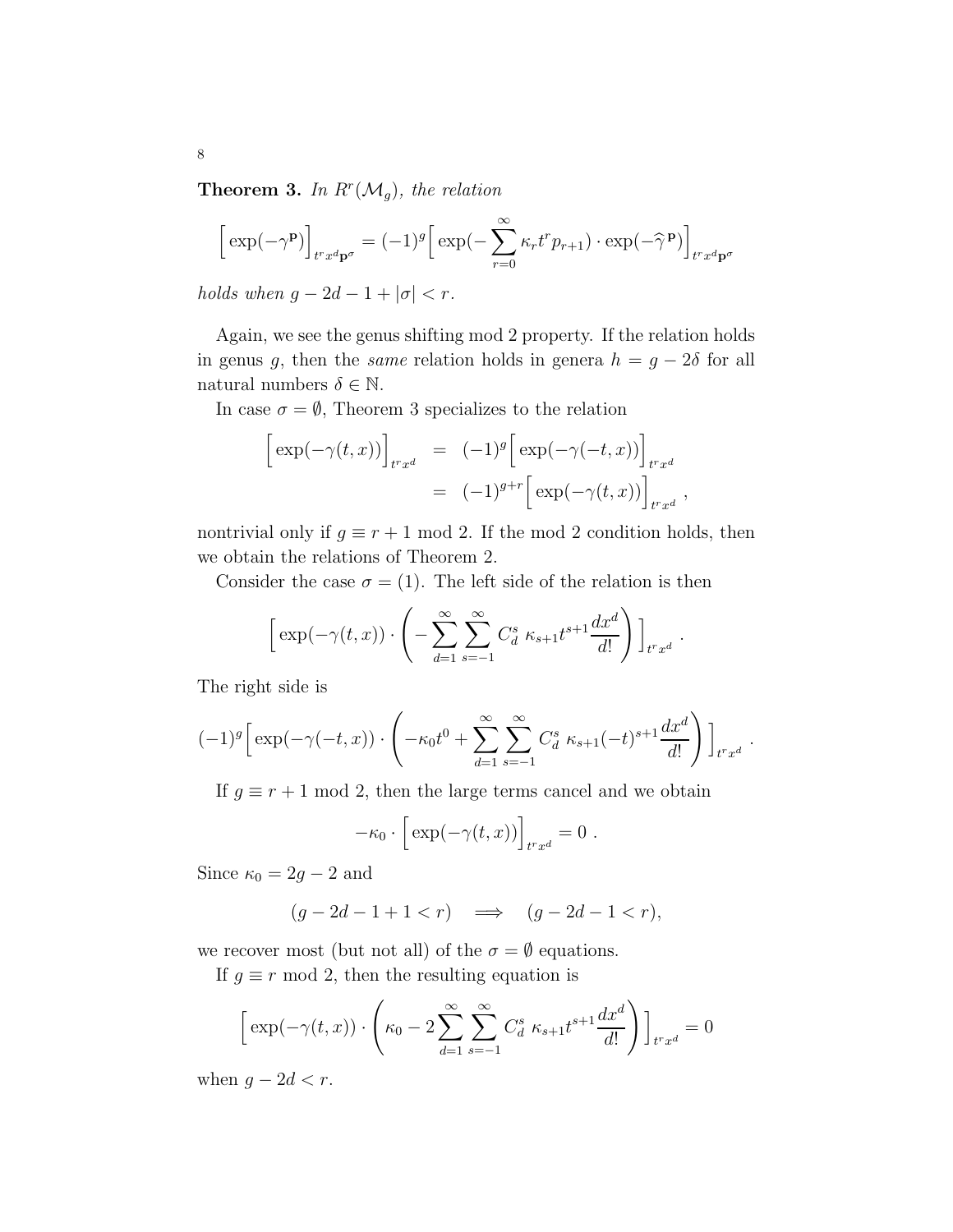# IV. Expanded form.

Let  $\sigma = (1^{a_1}2^{a_2}3^{a_3} \dots)$  be a partition of length  $\ell(\sigma)$  and size  $|\sigma|$ . We can directly write the corresponding relation in  $R^*(\mathcal{M}_g)$  obtained from Theorem 3.

A subpartition  $\sigma' \subset \sigma$  is obtained by selecting a nontrivial subset of the parts of  $\sigma$ . A *division* of  $\sigma$  is a disjoint union

(3) 
$$
\sigma = \sigma^{(1)} \cup \sigma^{(2)} \cup \sigma^{(3)} \dots
$$

of subpartitions which exhausts  $\sigma$ . The subpartitions in (3) are unordered. Let  $\mathcal{S}(\sigma)$  be the set of divisions of  $\sigma$ . For example,

$$
\mathcal{S}(1^{1}2^{1}) = \{ (1^{1}2^{1}), (1^{1}) \cup (2^{1}) \}, \n\mathcal{S}(1^{3}) = \{ (1^{3}), (1^{2}) \cup (1^{1}) \}.
$$

We will use the notation  $\sigma^{\bullet}$  to denote a division of  $\sigma$  with subpartitions  $\sigma^{(i)}$ . Let

$$
m(\sigma^{\bullet}) = \frac{1}{|\text{Aut}(\sigma^{\bullet})|} \frac{|\text{Aut}(\sigma)|}{\prod_{i=1}^{\ell(\sigma^{\bullet})} |\text{Aut}(\sigma^{(i)})|}.
$$

Here,  $Aut(\sigma^{\bullet})$  is the group permuting equal subpartitions. The factor  $m(\sigma^{\bullet})$  may be interpreted as counting the number of different ways the disjoint union can be made.

To write explicitly the  $p^{\sigma}$  coefficient of  $\exp(\gamma^p)$ , we introduce the functions

$$
F_{n,m}(t,x) = -\sum_{d=1}^{\infty} \sum_{s=-1}^{\infty} C_d^s \kappa_{s+m} t^{s+m} \frac{d^n x^d}{d!}
$$

for  $n, m \geq 1$ . Then,

$$
|\text{Aut}(\sigma)| \cdot \left[ \exp(-\gamma^{\mathbf{p}}) \right]_{t^r x^d \mathbf{p}^{\sigma}} =
$$

$$
\left[ \exp(-\gamma(t, x)) \cdot \left( \sum_{\sigma^{\bullet} \in \mathcal{S}(\sigma)} m(\sigma^{\bullet}) \prod_{i=1}^{\ell(\sigma^{\bullet})} F_{\ell(\sigma^{(i)}), |\sigma^{(i)}|} \right) \right]_{t^r x^d}.
$$

The length  $\ell(\sigma^{*,\bullet})$  is the number of unmarked subpartitions.

Let  $\sigma^{*,\bullet}$  be a division of  $\sigma$  with a marked subpartition,

(4) 
$$
\sigma = \sigma^* \cup \sigma^{(1)} \cup \sigma^{(2)} \cup \sigma^{(3)} \dots,
$$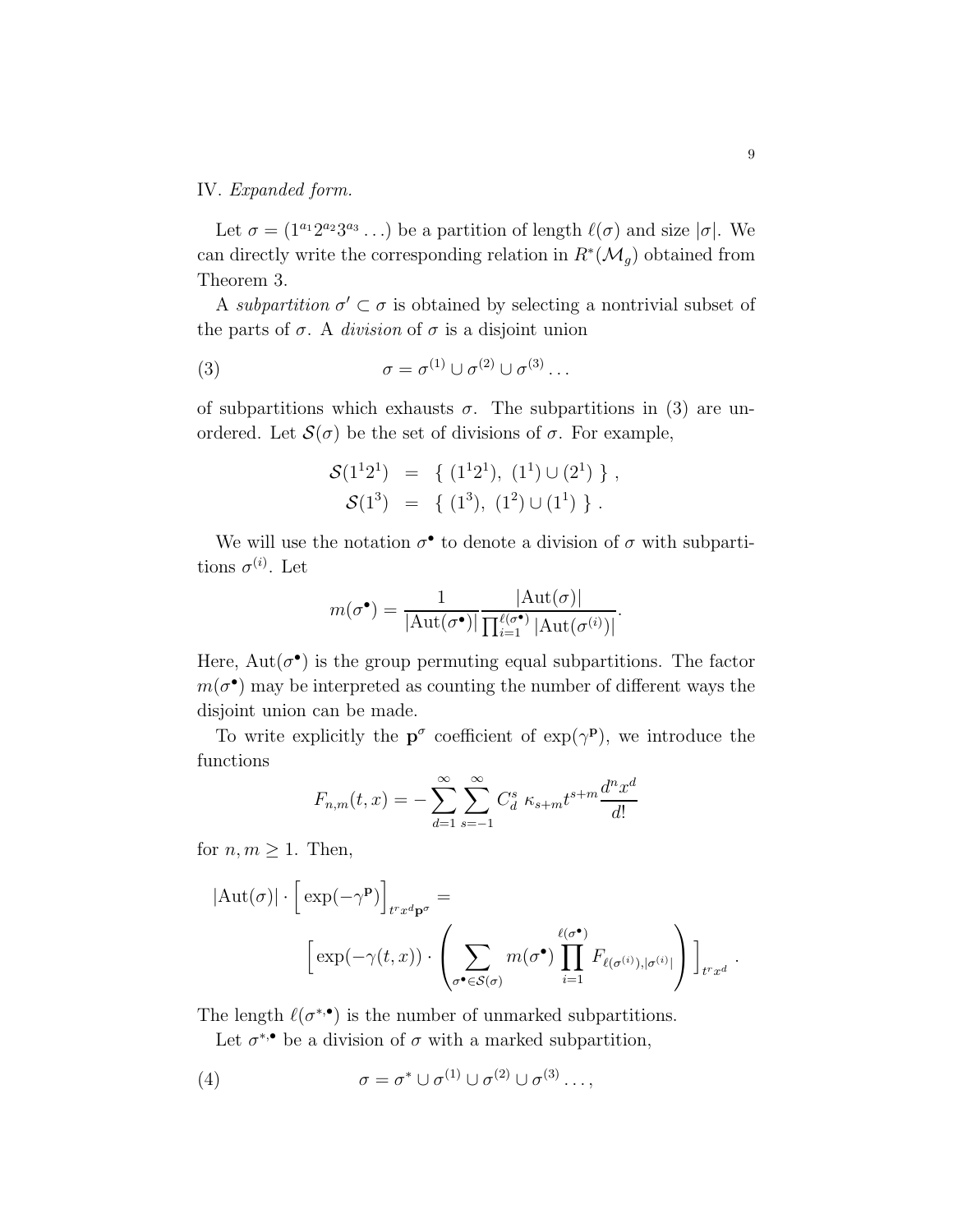labelled by the superscript ∗. The marked subpartition is permitted to be empty. Let  $\mathcal{S}^*(\sigma)$  denote the set of marked divisions of  $\sigma$ . Let

$$
m(\sigma^{*,\bullet}) = \frac{1}{|\mathrm{Aut}(\sigma^{\bullet})|} \frac{|\mathrm{Aut}(\sigma)|}{|\mathrm{Aut}(\sigma^{*})| \prod_{i=1}^{\ell(\sigma^{*,\bullet})} |\mathrm{Aut}(\sigma^{(i)})|}.
$$

Then,  $|\text{Aut}(\sigma)|$  times the right side of Theorem 3 may be written as

$$
(-1)^{g+|\sigma|}|\text{Aut}(\sigma)| \cdot \left[\exp(-\gamma(-t,x))\cdot \right]
$$

$$
\left(\sum_{\sigma^*, \bullet \in \mathcal{S}^*(\sigma)} m(\sigma^{*,\bullet}) \prod_{j=1}^{\ell(\sigma^*)} \kappa_{\sigma_j^*-1}(-t)^{\sigma_j^*-1} \prod_{i=1}^{\ell(\sigma^{*,\bullet})} F_{\ell(\sigma^{(i)}), |\sigma^{(i)}|}(-t,x)\right)\right]_{t^r x^d}
$$

To write Theorem 3 in the simplest form, the following definition with the Kronecker  $\delta$  is useful,

$$
m^{\pm}(\sigma^{*,\bullet}) = (1 \pm \delta_{0,|\sigma^*|}) \cdot m(\sigma^{*,\bullet}).
$$

There are two cases. If  $g \equiv r + |\sigma| \mod 2$ , then Theorem 3 is equivalent to the vanishing of

$$
\left[\exp(-\gamma)\cdot\left(\sum_{\sigma^*\cdot\bullet\in\mathcal{S}^*(\sigma)}m^-(\sigma^{*,\bullet})\prod_{j=1}^{\ell(\sigma^*)}\kappa_{\sigma^*_j-1}t^{\sigma^*_j-1}\prod_{i=1}^{\ell(\sigma^{*,\bullet})}F_{\ell(\sigma^{(i)}),|\sigma^{(i)}|}\right)\right]_{t^r x^d}.
$$

If  $g \equiv r + |\sigma| + 1 \mod 2$ , then Theorem 3 is equivalent to the vanishing of

$$
\left[\exp(-\gamma)\cdot\left(\sum_{\sigma^*\cdot\bullet\in\mathcal{S}^*(\sigma)}m^+(\sigma^{*\bullet})\prod_{j=1}^{\ell(\sigma^*)}\kappa_{\sigma^*_j-1}t^{\sigma^*_j-1}\prod_{i=1}^{\ell(\sigma^{*\bullet})}F_{\ell(\sigma^{(i)}),|\sigma^{(i)}|}\right)\right]_{t^r x^d}.
$$

In either case, the relations are valid in the ring  $R^*(\mathcal{M}_g)$  only if the condition  $g - 2d - 1 + |\sigma| < r$  holds.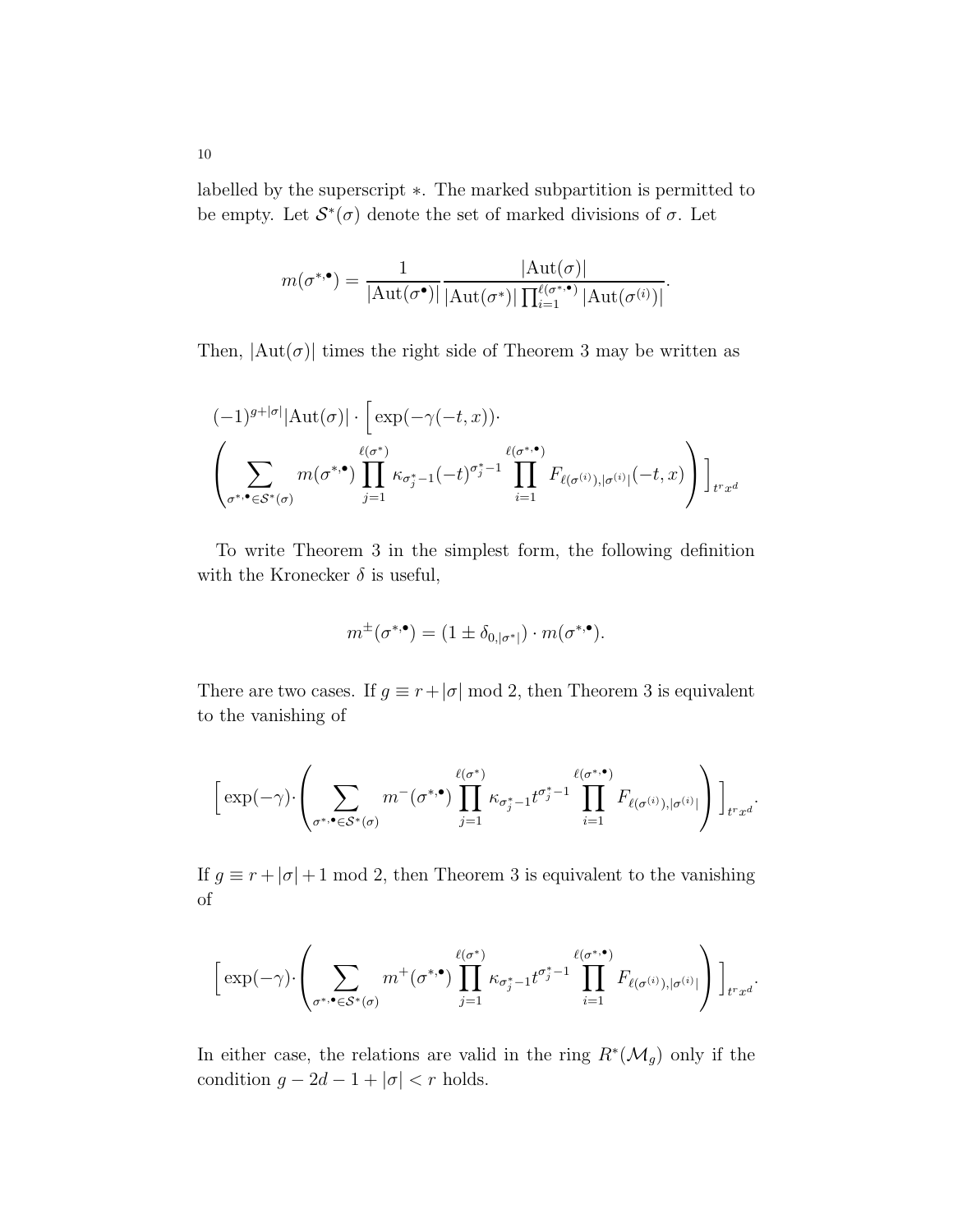V. Further examples.

If  $\sigma = (k)$  has a single part, then the two cases of Theorem 3 are the following. If  $g \equiv r + k \mod 2$ , we have

$$
\Big[\exp(-\gamma)\cdot\kappa_{k-1}t^{k-1}\Big]_{t^r x^d}=0
$$

which is a consequence of Theorem 2. If  $g \equiv r + k + 1 \mod 2$ , we have

$$
\left[\exp(-\gamma)\cdot\left(\kappa_{k-1}t^{k-1}+2F_{1,k}\right)\right]_{t^r x^d}=0
$$

If  $\sigma = (k_1 k_2)$  has two distinct parts, then the two cases of Theorem 3 are as follows. If  $g \equiv r + k_1 + k_2 \mod 2$ , we have

$$
\[ \exp(-\gamma) \cdot (\kappa_{k_1-1}\kappa_{k_2-1}t^{k_1+k_2-2} + \kappa_{k_1-1}t^{k_1-1}F_{1,k_2} + \kappa_{k_2-1}t^{k_2-1}F_{1,k_1}) \]_{t^r x^d} = 0 \; .
$$

If  $g \equiv r + k_1 + k_2 + 1 \mod 2$ , we have

$$
\[ \exp(-\gamma) \cdot \left( \kappa_{k_1-1} \kappa_{k_2-1} t^{k_1+k_2-2} + \kappa_{k_1-1} t^{k_1-1} F_{1,k_2} + \kappa_{k_2-1} t^{k_2-1} F_{1,k_1} + 2 F_{2,k_1+k_2} + 2 F_{1,k_1} F_{1,k_2} \right) \]_{t^r x^d} = 0 \; .
$$

In fact, the  $g \equiv r + k_1 + k_2 \mod 2$  equation above is not new. The genus g and codimension  $r_1 = r - k_2 + 1$  case of partition  $(k_1)$  yields

$$
\[ \exp(-\gamma) \cdot (\kappa_{k_1-1} t^{k_1-1} + 2F_{1,k_1}) \]_{t^{r_1}x^d} = 0 \; .
$$

After multiplication with  $\kappa_{k_2-1} t^{k_2-1}$ , we obtain

$$
\[ \exp(-\gamma) \cdot \left( \kappa_{k_1-1} \kappa_{k_2-1} t^{k_1+k_2-2} + 2 \kappa_{k_2-1} t^{k_2-1} F_{1,k_1} \right) \]_{t^r x^d} = 0 \; .
$$

Summed with the corresponding equation with  $k_1$  and  $k_2$  interchanged yields the above  $g \equiv r + k_1 + k_2 \mod 2$  case.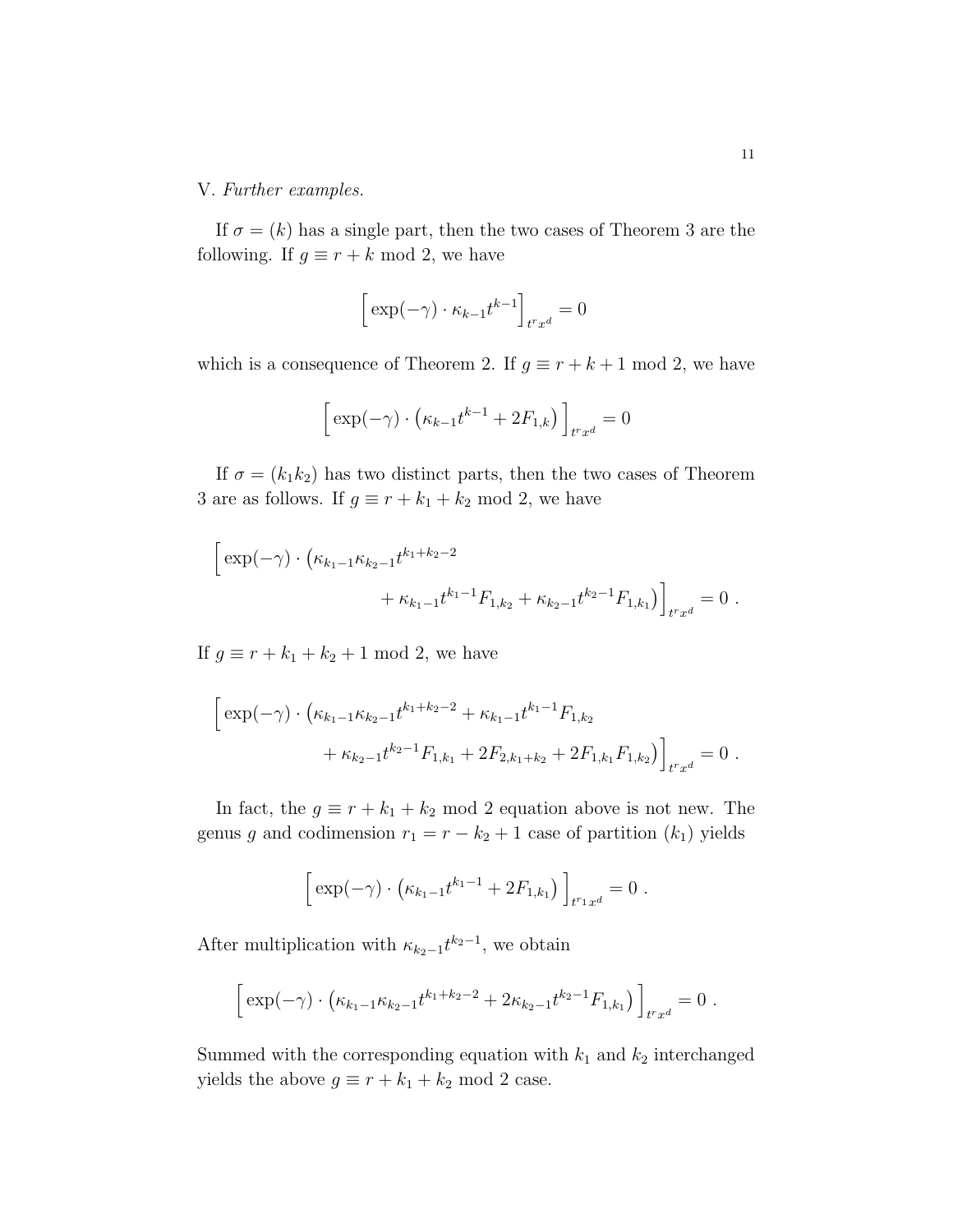## VI. Expanded form revisited.

Consider the partition  $\sigma = (k_1 k_2 \cdots k_\ell)$  with distinct parts. We obtain from Theorem 3, in the  $g \equiv r + |\sigma| \mod 2$  case, the vanishing of

$$
\left[\exp(-\gamma) \cdot \left(\sum_{\sigma^{\ast,\bullet} \in \mathcal{S}^{\ast}(\sigma)} (1-\delta_{0,|\sigma^{\ast}|}) \prod_{j=1}^{\ell(\sigma^{\ast})} \kappa_{\sigma^{\ast}_{j}-1} t^{\sigma^{\ast}_{j}-1} \prod_{i=1}^{\ell(\sigma^{\ast,\bullet})} F_{\ell(\sigma^{(i)}),|\sigma^{(i)}|}\right) \right]_{t^{r}x^{d}}
$$

since all the factors  $m(\sigma^{*,\bullet})$  are 1. In the  $g \equiv r + |\sigma| + 1 \mod 2$  case, we obtain the vanishing of

$$
\left[\exp(-\gamma)\cdot\left(\sum_{\sigma^*\cdot\bullet\in\mathcal{S}^*(\sigma)}(1+\delta_{0,|\sigma^*|})\prod_{j=1}^{\ell(\sigma^*)}\kappa_{\sigma^*_j-1}t^{\sigma^*_j-1}\prod_{i=1}^{\ell(\sigma^{*\,\bullet})}F_{\ell(\sigma^{(i)}),|\sigma^{(i)}|}\right)\right]_{t^r x^d}
$$

for the same reason.

**Proposition 2.** The  $g \equiv r + |\sigma| \mod 2$  case is a consequence of the  $g \equiv r' + |\sigma'| + 1 \mod 2$  cases of smaller partitions  $\sigma'$ .

Proof. The strategy is identical to that employed in the special cases of the result proven in Section V.

If  $\sigma$  has repeated parts, the relations of Theorem 3 are obtained by viewing the parts are distinct and using the above formulas. For example, the two cases of Theorem 3 for  $\sigma = (k^2)$  are as follows. If  $g \equiv r + 2k \mod 2$ , we have

$$
\[ \exp(-\gamma) \cdot (\kappa_{k-1} \kappa_{k-1} t^{2k-2} + 2 \kappa_{k-1} t^{k-1} F_{1,k}) \]_{t^r x^d} = 0 \; .
$$

If  $g \equiv r + 2k + 1 \mod 2$ , we have

$$
\[ \exp(-\gamma) \cdot \left( \kappa_{k-1} \kappa_{k-1} t^{2k-2} + 2 \kappa_{k-1} t^{k-1} F_{1,k} + 2 F_{2,2k} + 2 F_{1,k} F_{1,k} \right) \]_{t^r x^d} = 0 \; .
$$

The factors occur via repetition of terms in the formulas for distinct parts.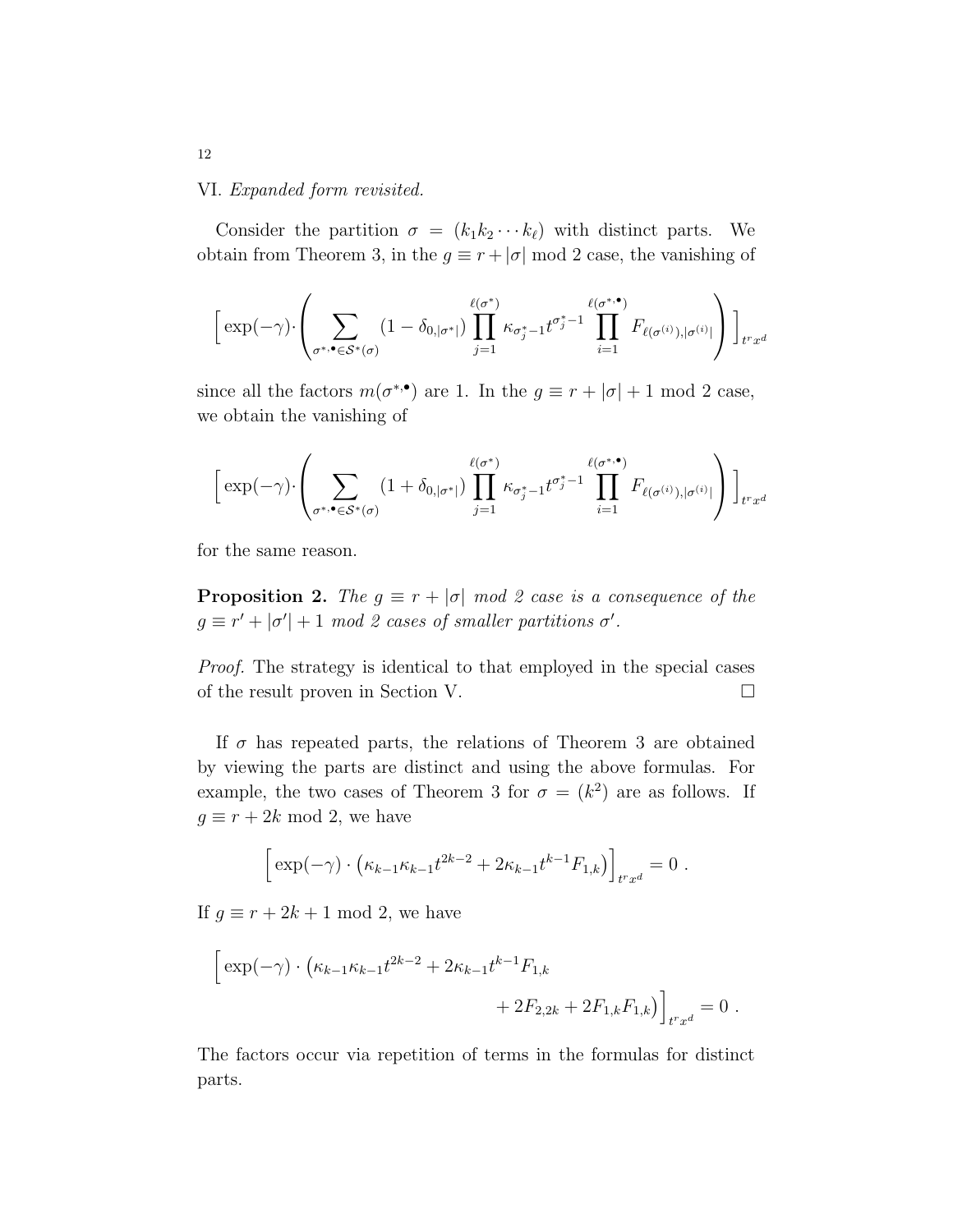# VII. Differential equations.

The function  $\Phi$  satisfies a basic differential equation obtained from the series definition,

$$
\frac{d}{dx}(\Phi - tx\frac{d}{dx}\Phi) = -\frac{1}{t}\Phi.
$$

After expanding and dividing by  $\Phi$ , we find

$$
-tx\frac{\Phi_{xx}}{\Phi} - t\frac{\Phi_x}{\Phi} + \frac{\Phi_x}{\Phi} = -\frac{1}{t}
$$

which can be written as

(5) 
$$
-t^2 x \gamma_{xx}^* = t^2 x (\gamma_x^*)^2 + t^2 \gamma_x^* - t \gamma_x^* - 1
$$

where, as before,  $\gamma^* = \log(\Phi)$ . Equation (5) has been studied by Ionel in Relations in the tautological ring [3]. We present here results of hers which will be useful for us.

To kill the pole and match the required constant term, we will consider the function

$$
\Gamma = -t \left( \sum_{i \ge 1} \frac{B_{2i}}{2i(2i-1)} t^{2i-1} + \gamma^* \right) .
$$

The differential equation (5) becomes

$$
tx\Gamma_{xx} = x(\Gamma_x)^2 + (1-t)\Gamma_x - 1.
$$

The differential equation is easily seen to uniquely determine  $\Gamma$  once the initial conditions

$$
\Gamma(t,0) = -\sum_{i\geq 1} \frac{B_{2i}}{2i(2i-1)} t^{2i}
$$

are specified. By Ionel's first result,

$$
\Gamma_x = \frac{-1 + \sqrt{1 + 4x}}{2x} + \frac{t}{1 + 4x} + \sum_{k=1}^{\infty} \sum_{j=0}^{k} t^{k+1} q_{k,j}(-x)^j (1 + 4x)^{-j - \frac{k}{2} - 1}
$$

where the postive integers  $q_{k,j}$  (defined to vanish unless  $k \ge j \ge 0$ ) are defined via the recursion

$$
q_{k,j} = (2k+4j-2)q_{k-1,j-1} + (j+1)q_{k-1,j} + \sum_{m=0}^{k-1} \sum_{l=0}^{j-1} q_{m,l} q_{k-1-m,j-1-l}
$$

from the initial value  $q_{0,0} = 1$ .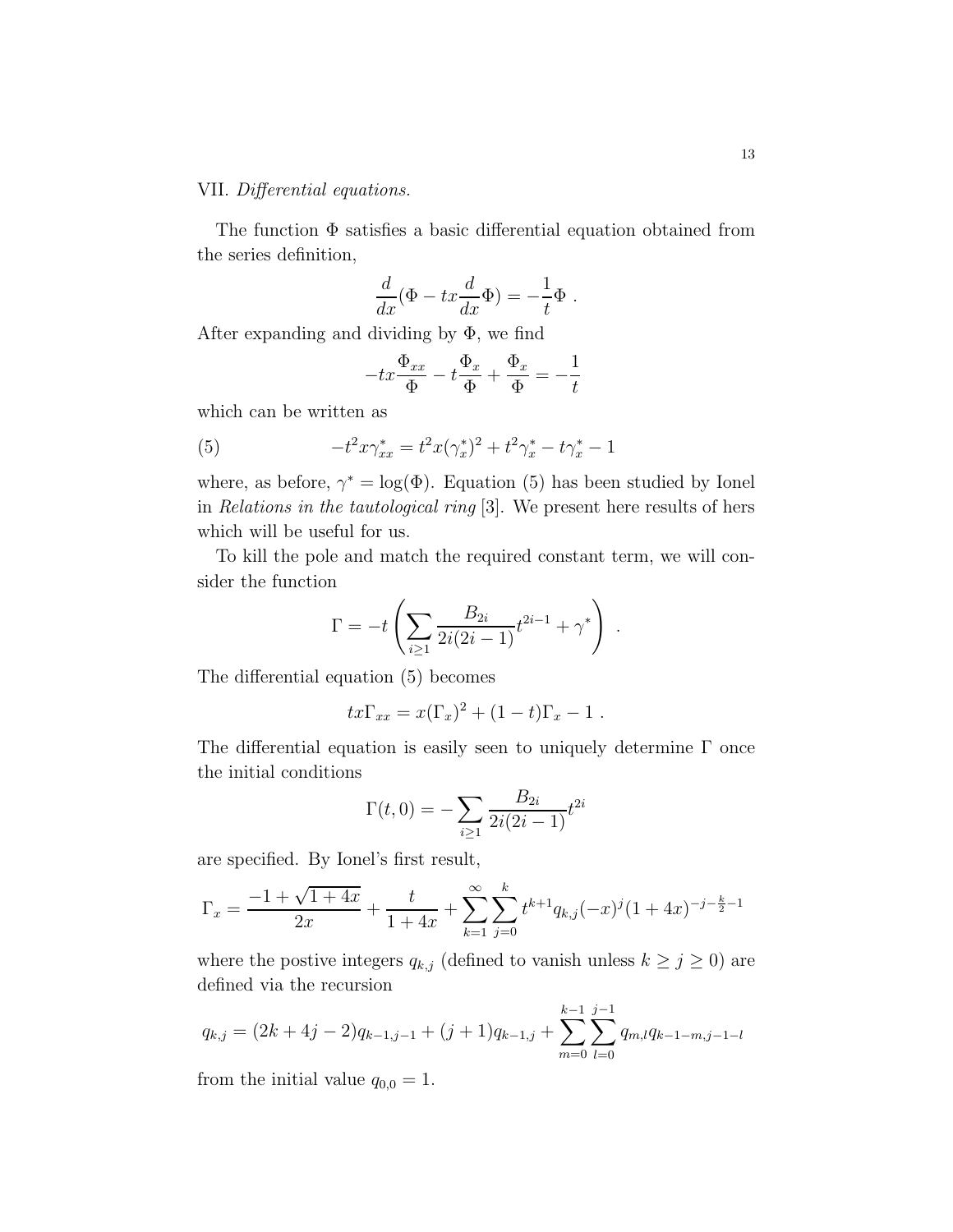Ionel's second result is obtained by integrating  $\Gamma_x$  with respect to x. She finds

$$
\Gamma = \Gamma(0, x) + \frac{t}{4} \log(1 + 4x) - \sum_{k=1}^{\infty} \sum_{j=0}^{k} t^{k+1} c_{k,j} (-x)^j (1 + 4x)^{-j - \frac{k}{2}}
$$

where the coefficients  $c_{k,j}$  are determined by

$$
q_{k,j} = (2k+4j)c_{k,j} + (j+1)c_{k,j+1}
$$

for  $k \geq 1$  and  $k \geq j \geq 0$ .

While the derivation of the formula for  $\Gamma_x$  is straightforward, the formula for  $\Gamma$  is quite subtle as the intial conditions (given by the Bernoulli numbers) are used to show the vanishing of constants of integration. Said differently, the recusions for  $q_{k,j}$  and  $c_{k,j}$  must be shown to imply the formula

$$
c_{k,0} = \frac{B_k}{k(k-1)}.
$$

A third result of Ionel's is the determination of the extremal  $c_{k,k}$ ,

$$
\sum_{k=1}^{\infty} c_{k,k} z^k = \log \left( \sum_{k=1}^{\infty} \frac{(6k)!}{(2k)!(3k)!} \left( \frac{z}{72} \right)^k \right)
$$

.

The formula for Γ becomes simpler after the following very natural change of variables,

(6) 
$$
u = \frac{t}{\sqrt{1+4x}}
$$
 and  $y = \frac{-x}{1+4x}$ .

The change of variables defines a new function

$$
\Gamma(u, y) = \Gamma(t, x) .
$$

The formula for  $\Gamma$  implies

$$
\frac{1}{t}\Gamma(u,y) = \frac{1}{t}\Gamma(0,y) - \frac{1}{4}\log(1+4y) - \sum_{k=1}^{\infty}\sum_{j=0}^{k}c_{k,j}u^{k}y^{j}.
$$

Ionel's fourth result relates coefficients of series after the change of variables (6). Given any series

$$
P(t,x) \in \mathbb{Q}[[t,x]],
$$

let  $\widehat{P}(u, y)$  be the series obtained from the change of variables (6). Ionel proves coefficient relation

$$
[P(t,x)]_{t^r x^d} = (-1)^d [(1+4y)^{\frac{r+2d-2}{2}} \cdot \widehat{P}(u,y)]_{u^r y^d}.
$$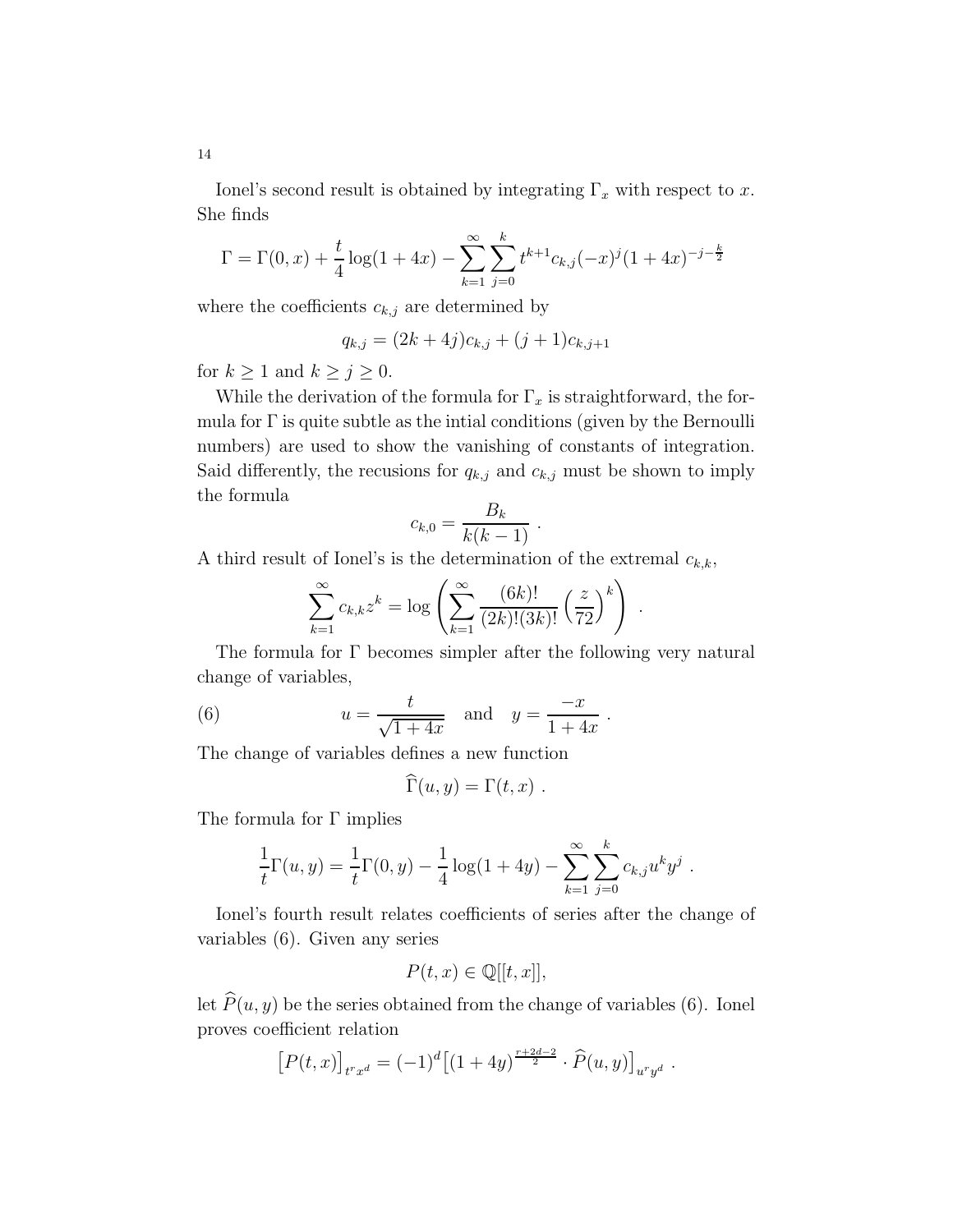## VII. Analysis of the relations of Theorem 2

We now study in detail the simple relations of Theorem 2,

$$
\big[\exp(-\gamma)\big]_{trxd} = 0 \ \in R^r(\mathcal{M}_g)
$$

when  $g - 2d - 1 < r$  and  $g \equiv r + 1 \mod 2$ . Let

$$
\widehat{\gamma}(u,y)=\gamma(t,x)
$$

be obtained from the variable change (6),

 $\overline{\phantom{a}}$ 

$$
\widehat{\gamma}(u, y) = \frac{\kappa_0}{4} \log(1 + 4y) + \sum_{k=1}^{\infty} \sum_{j=0}^{k} \kappa_k c_{k,j} u^k y^j
$$

modulo  $\kappa_{-1}$  terms which we set to 0. Applying Ionel's coefficient result,

$$
\begin{aligned}\n\left[\exp(-\gamma)\right]_{t^r x^d} &= \left[ (1+4y)^{\frac{r+2d-2}{2}} \cdot \exp(-\widehat{\gamma}) \right]_{u^r y^d} \\
&= \left[ (1+4y)^{\frac{r+2d-2}{2} - \frac{\kappa_0}{4}} \cdot \exp(-\sum_{k=1}^{\infty} \sum_{j=0}^k \kappa_k c_{k,j} u^k y^j) \right]_{u^r y^d} \\
&= \left[ (1+4y)^{\frac{r-g+2d-1}{2}} \cdot \exp(-\sum_{k=1}^{\infty} \sum_{j=0}^k \kappa_k c_{k,j} u^k y^j) \right]_{u^r y^d}.\n\end{aligned}
$$

In the last line, the substitution  $\kappa_0 = 2g - 2$  has been made.

Consider first the exponent of  $1 + 4y$ . By the assumptions on g and  $r$  in Theorem 2,

$$
\frac{r-g+2d-1}{2} \ge 0
$$

and the fraction is integral. Hence, the y degree of the prefactor

$$
(1+4y)^{\frac{r-g+2d-1}{2}}
$$

is exactly  $\frac{r-g+2d-1}{2}$ . The y degree of the exponential factor is bounded from above by the  $u$  degree. We conclude

$$
\left[ (1+4y)^{\frac{r-g+2d-1}{2}} \cdot \exp(-\sum_{k=1}^{\infty} \sum_{j=0}^{k} \kappa_k c_{k,j} u^k y^j) \right]_{u^r y^d} = 0
$$

is the trivial relation unless

$$
r \ge d - \frac{r - g + 2d - 1}{2} = -\frac{r}{2} + \frac{g + 1}{2} .
$$

Rewriting the inequality, we obtain  $3r \geq g+1$  which is equivalent to  $r > \left\lfloor \frac{g}{3} \right\rfloor$  $\frac{g}{3}$ . The conclusion is in agreement with the proven freeness of  $R^*(\mathcal{M}_g)$  up to (and including) degree  $\lfloor \frac{g}{3} \rfloor$  $\frac{g}{3}$ .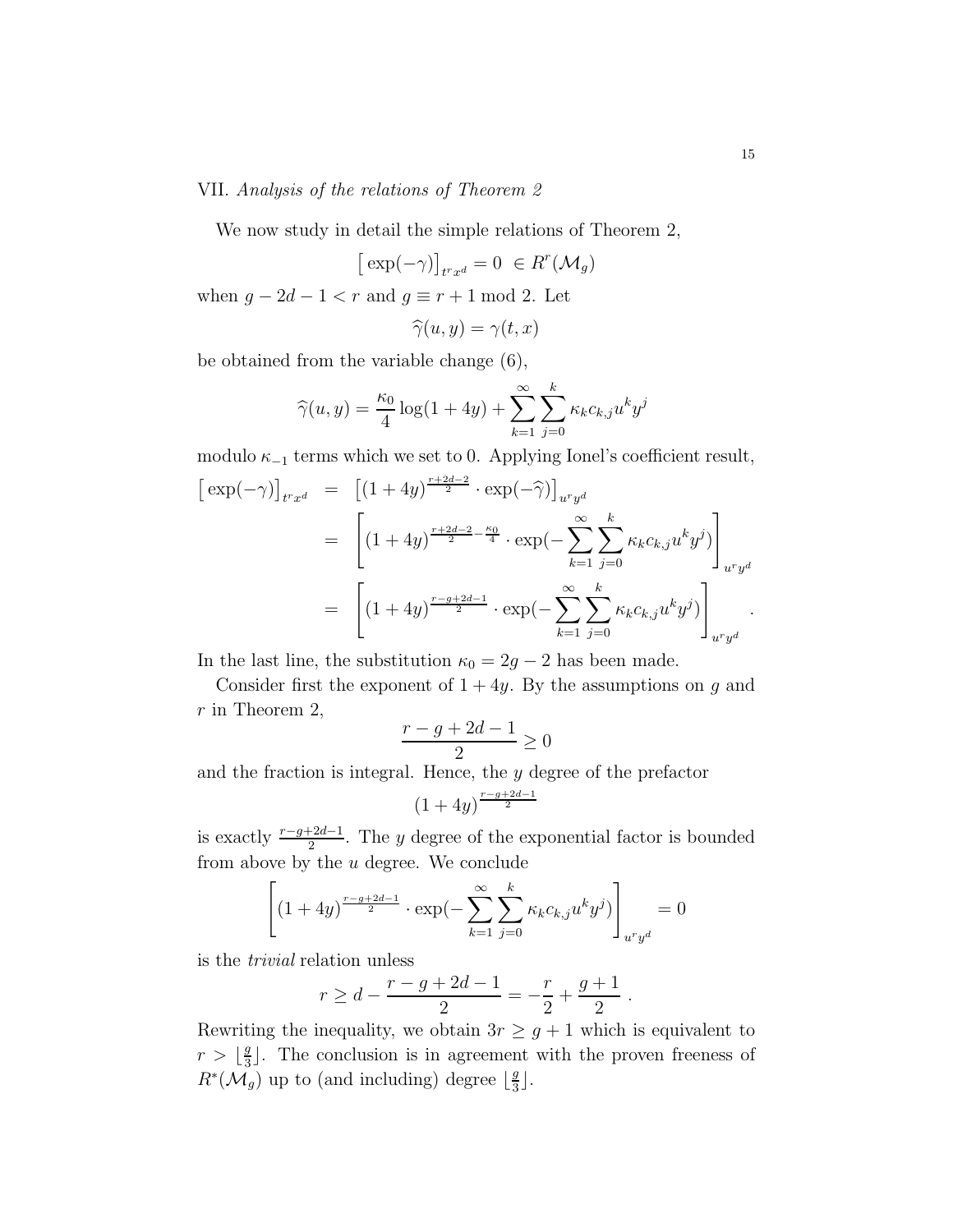A similar connection between Theorem 2 and Ionel's relations in [3] has also been found by Shengmao Zhu [8].

# VIII. Analysis of the relations of Theorem 3

For the relations of Theorem 3, we will require additional notation. To start, let

$$
\gamma^{c}(u, y) = \sum_{k=1}^{\infty} \sum_{j=0}^{k} \kappa_{k} c_{k,j} u^{k} y^{j} .
$$

By Ionel's second result,

$$
\frac{1}{t}\Gamma = \frac{1}{t}\Gamma(0,x) + \frac{1}{4}\log(1+4x) - \sum_{k=1}^{\infty}\sum_{j=0}^{k} t^{k}c_{k,j}(-x)^{j}(1+4x)^{-j-\frac{k}{2}}.
$$

Let  $c_{k,j}^0 = c_{k,j}$ . We define the constants  $c_{k,j}^n$  for  $n \geq 1$  by

$$
\left(x\frac{d}{dx}\right)^n \frac{1}{t} \Gamma = \left(x\frac{d}{dx}\right)^{n-1} \left(\frac{-1}{2t} + \frac{1}{2t}\sqrt{1+4x}\right) - \sum_{k=0}^{\infty} \sum_{j=0}^{k+n} t^k c_{k,j}^n (-x)^j (1+4x)^{-j-\frac{k}{2}}.
$$

**Lemma 2.** For  $n > 0$ , there are constants  $b_j^n$  satisfying

$$
\left(x\frac{d}{dx}\right)^{n-1}\left(\frac{1}{2t}\sqrt{1+4x}\right) = \sum_{j=0}^{n-1}b_j^n u^{-1}y^j.
$$

Moreover,  $b_{n-1}^n = -2^{n-2} \cdot (2n-5)!!$  where  $(-1)!! = 1$  and  $(-3)!! = -1$ .

Proof. The result is obtained by simple induction. The negative evaluations  $(-1)!! = 1$  and  $(-3)!! = -1$  arise from the Γ-regularization.  $□$ 

**Lemma 3.** For  $n > 0$ , we have  $c_{0,n}^n = 4^{n-1}(n-1)!$ .

**Lemma 4.** For  $n > 0$  and  $k > 0$ , we have

$$
c_{k,k+n}^n = (6k)(6k+4)\cdots(6k+4(n-1)) c_{k,k}.
$$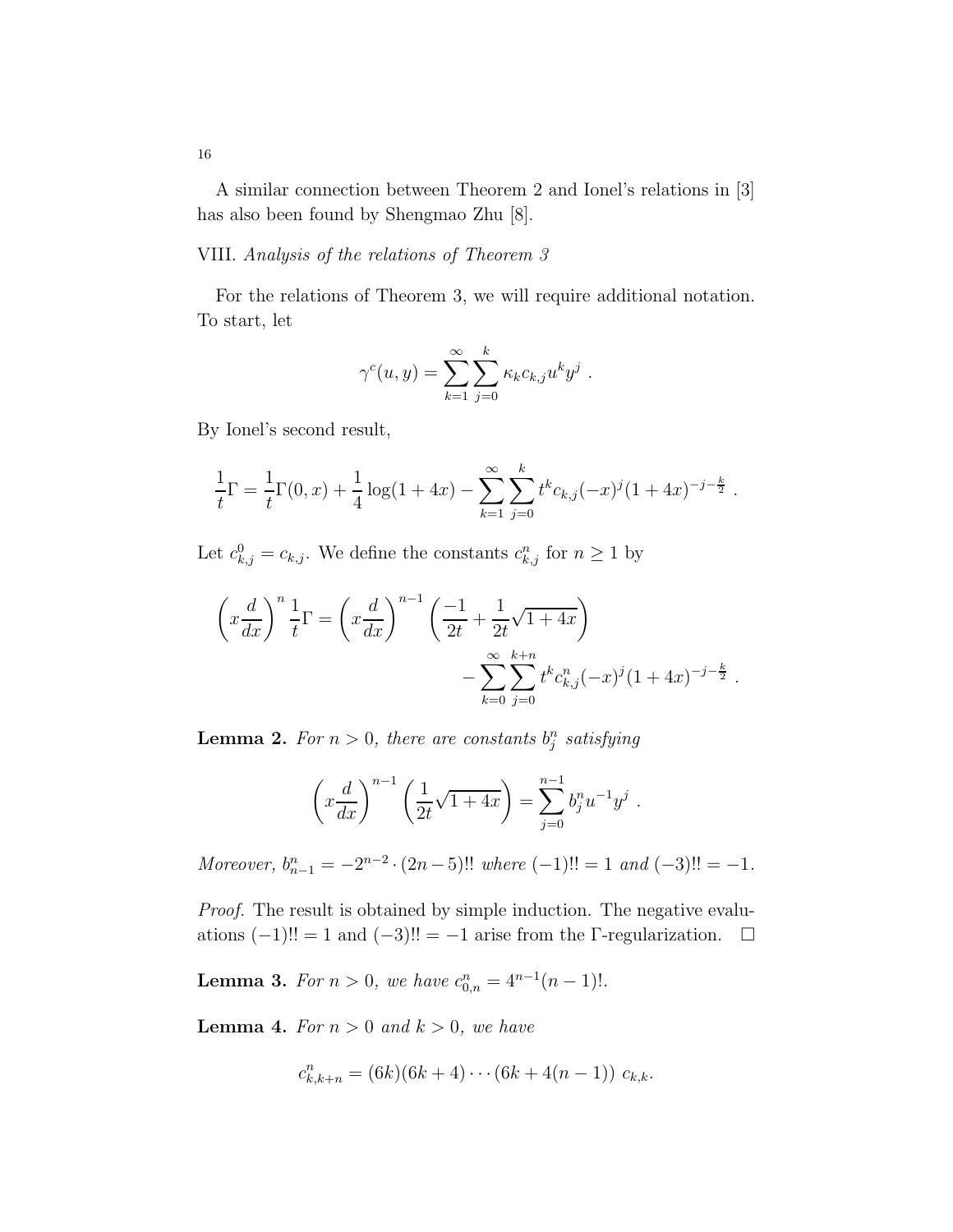Consider next the full set of equations given by Theorem 3 in the expanded form of Section VI. The function  $F_{n,m}$  may be rewritten as

$$
F_{n,m}(t,x) = -\sum_{d=1}^{\infty} \sum_{s=-1}^{\infty} C_d^s \ \kappa_{s+m} t^{s+m} \frac{d^n x^d}{d!}
$$
  
= 
$$
-t^m \left( x \frac{d}{dx} \right)^n \sum_{d=1}^{\infty} \sum_{s=-1}^{\infty} C_d^s \ \kappa_{s+m} t^s \frac{x^d}{d!}
$$

We may write the result in terms of the constants  $b_j^n$  and  $c_{k,j}^n$ ,

$$
t^{-(m-n)}F_{n,m} = -\delta_{n,1}\frac{\kappa_{m-1}}{2}
$$
  
+  $(1+4y)^{-\frac{n}{2}} \Big( \sum_{j=0}^{n-1} \kappa_{m-1} b_j^n u^{n-1} y^j - \sum_{k=0}^{\infty} \sum_{j=0}^{k+n} \kappa_{k+m} c_{k,j}^n u^{k+n} y^j \Big)$ 

Define the functions  $G_{n,m}(u, y)$  by

$$
G_{n,m}(u,y) = \sum_{j=0}^{n-1} \kappa_{m-1} b_j^n u^{n-1} y^j - \sum_{k=0}^{\infty} \sum_{j=0}^{k+n} \kappa_{k+m} c_{k,j}^n u^{k+n} y^j.
$$

Let  $\sigma = (1^{a_1}2^{a_2}3^{a_3} \dots)$  be a partition of length  $\ell(\sigma)$  and size  $|\sigma|$ . We assume the parity condition

(7) 
$$
g \equiv r + |\sigma| + 1.
$$

Let  $G_{\sigma}^{\pm}(u, y)$  be the following function associated to  $\sigma$ ,

$$
G_{\sigma}^{\pm}(u,y) = \sum_{\sigma^{\bullet} \in \mathcal{S}(\sigma)} \prod_{i=1}^{\ell(\sigma^{\bullet})} \left( G_{\ell(\sigma^{(i)}),|\sigma^{(i)}|} \pm \frac{\delta_{\ell(\sigma^{(i)}),1}}{2} \sqrt{1+4y} \; \kappa_{|\sigma^{(i)}|-1} \right) \; .
$$

The relations of Theorem 3 written in the variables  $u$  and  $y$  is

$$
\left[\left(1+4y\right)^{\frac{r-|\sigma|-g+2d-1}{2}}\exp(-\gamma^c)\left(G^+_\sigma+G^-_\sigma\right)\right]_{u^{r-|\sigma|+\ell(\sigma)}y^d}=0
$$

In fact, the relations of Theorem 3 can be written in a much more efficient form when the strategy of Proposition 2 is used to take out lower equations.

**Theorem 4.** In  $R^r(\mathcal{M}_g)$ , the relation

$$
\left[ (1+4y)^{\frac{r-|\sigma|-g+2d-1}{2}} \exp\left( -\gamma^c + \sum_{\sigma \neq \emptyset} G_{\ell(\sigma),|\sigma|} \frac{\mathbf{p}^{\sigma}}{|\mathrm{Aut}(\sigma)|} \right) \right]_{u^{r-|\sigma|+\ell(\sigma)} y^d \mathbf{p}^{\sigma}} = 0
$$

holds when  $g - 2d - 1 + |\sigma| < r$  and  $g \equiv r + |\sigma| + 1$  mod 2.

.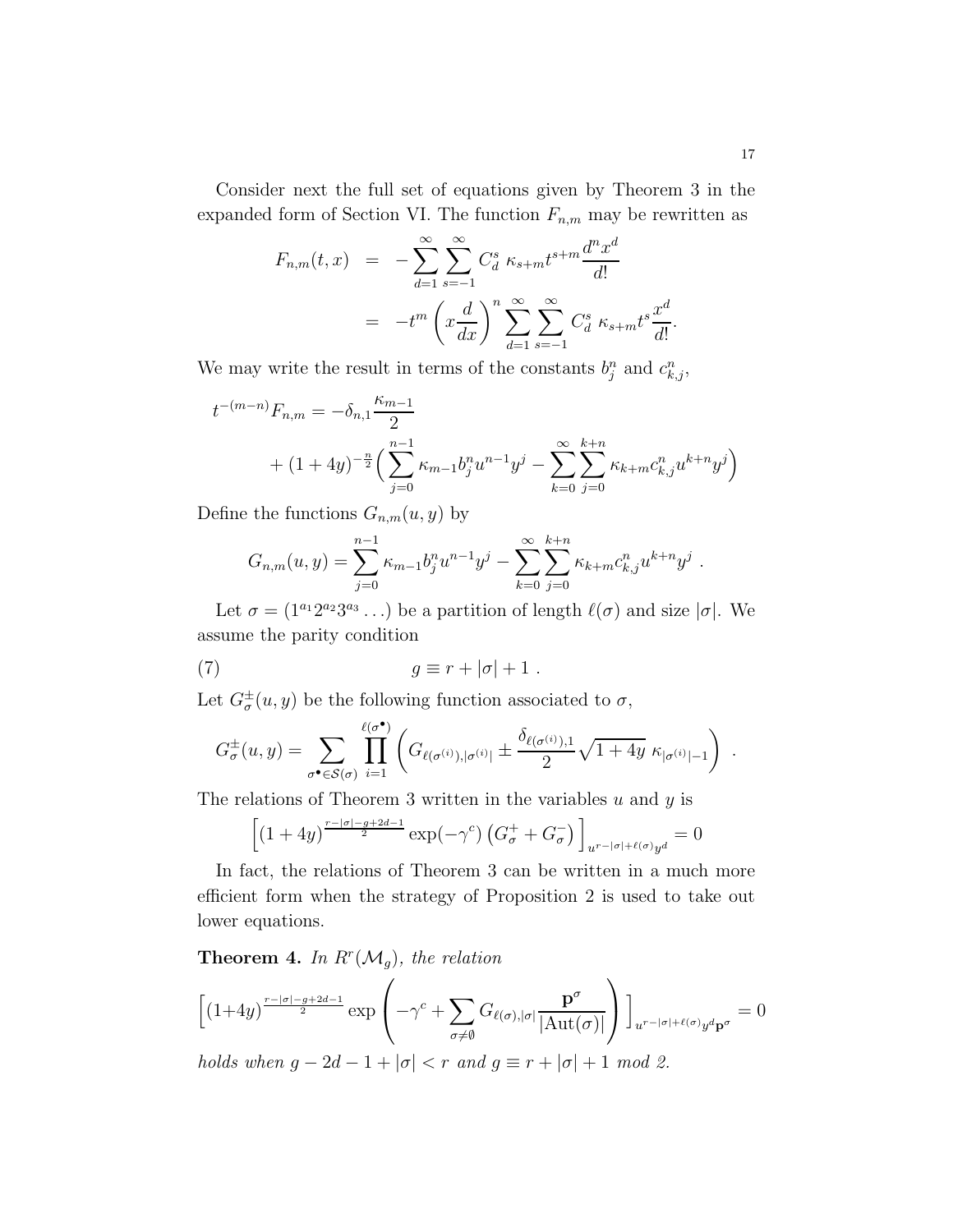Consider the exponent of  $1 + 4y$ . By the inequality and the parity condition (7),

$$
\frac{r - |\sigma| - g + 2d - 1}{2} \ge 0
$$

and the fraction is integral. Hence, the y degree of the prefactor

$$
(1+4y)^{\frac{r-|\sigma|-g+2d-1}{2}}
$$

is exactly  $\frac{r-|\sigma|-g+2d-1}{2}$ . The y degree of the exponential factor is bounded from above by the  $u$  degree. We conclude the relation of Theorem 4 is trivial unless

$$
r - |\sigma| + \ell(\sigma) \ge d - \frac{r - |\sigma| - g + 2d - 1}{2} = -\frac{r - |\sigma|}{2} + \frac{g + 1}{2}.
$$

Rewriting the inequality, we obtain

$$
3r \ge g + 1 + 3|\sigma| - 2\ell(\sigma)
$$

which is consistent with the proven freeness of  $R^*(\mathcal{M}_g)$  up to (and including) degree  $\lfloor \frac{g}{3} \rfloor$  $\frac{g}{3}$ .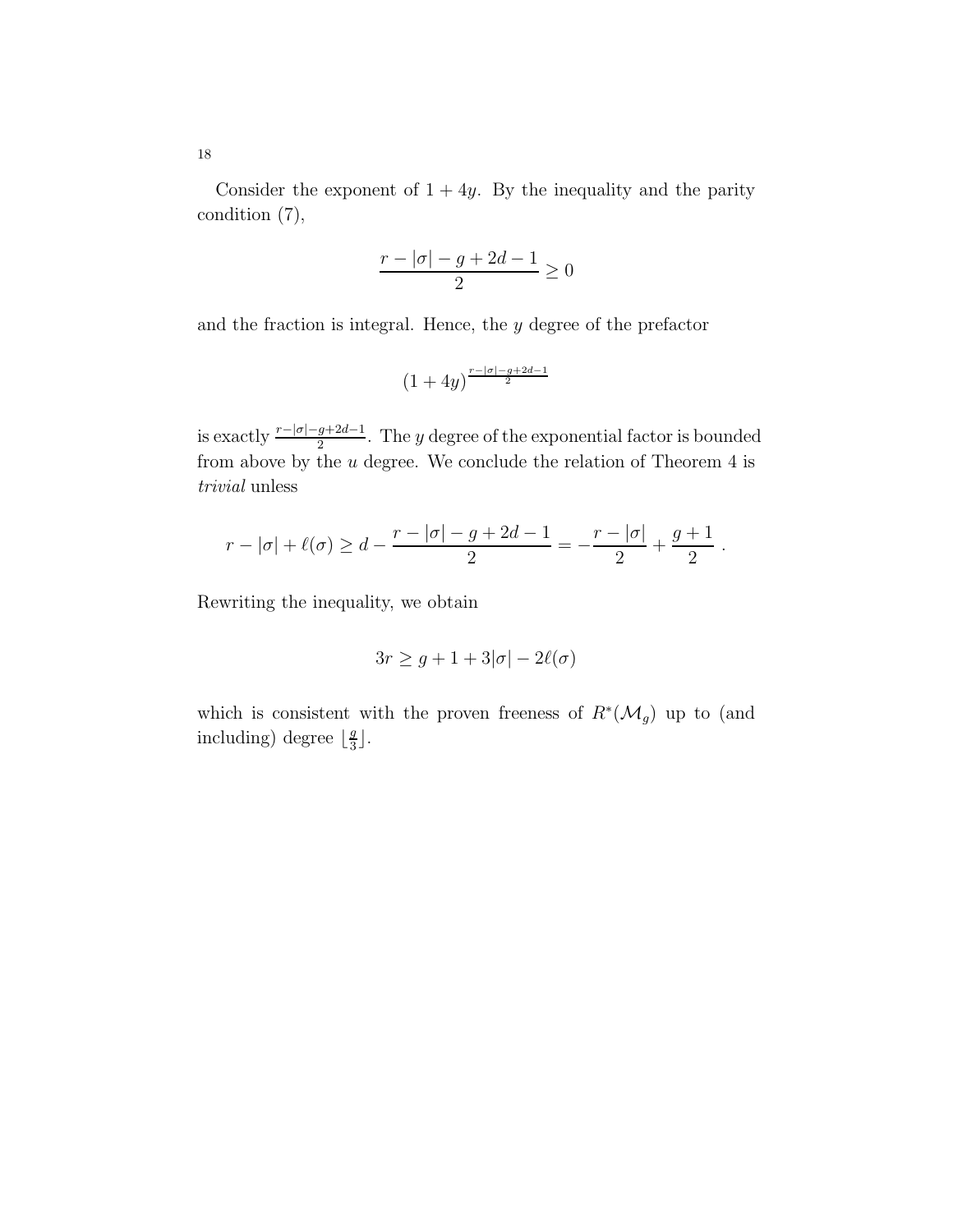# X. Another form

A subset of the equations of Theorem 4 admits an especially simple description. Consider the function

$$
H_{n,m}(u) = 2^{n-2}(2n-5)!! \kappa_{m-1}u^{n-1} + 4^{n-1}(n-1)!\kappa_m u^n
$$
  
+ 
$$
\sum_{k=1}^{\infty} (6k)(6k+4)\cdots(6k+4(n-1))c_{k,k} \kappa_{k+m}u^{k+n}
$$

**Proposition 3.** In  $R^r(\mathcal{M}_g)$ , the relation

$$
\left[\exp\left(-\sum_{k=1}^{\infty}c_{k,k}\kappa_{k}u^{k}-\sum_{\sigma\neq\emptyset}H_{\ell(\sigma),|\sigma|}\frac{\mathbf{p}^{\sigma}}{|\mathrm{Aut}(\sigma)|}\right)\right]_{u^{r-|\sigma|+\ell(\sigma)}\mathbf{p}^{\sigma}}=0
$$

holds when  $3r \geq g+1+3|\sigma|-2\ell(\sigma)$  and  $g \equiv r+|\sigma|+1 \mod 2$ .

The main advantage of Proposition 3 is the dependence on only the function

(8) 
$$
\sum_{k=1}^{\infty} c_{k,k} z^k = \log \left( \sum_{k=1}^{\infty} \frac{(6k)!}{(2k)!(3k)!} \left( \frac{z}{72} \right)^k \right).
$$

Proposition 3 only provides finitely many relations for fixed  $g$  and  $r$ . In Theorem 5 of Section C.I below, a more elegant set of relations in  $R^{r}(M_g)$  conjectured by Faber-Zagier is presented. In fact, we show Proposition 3 is equivalent to the Faber-Zagier conjecture.

.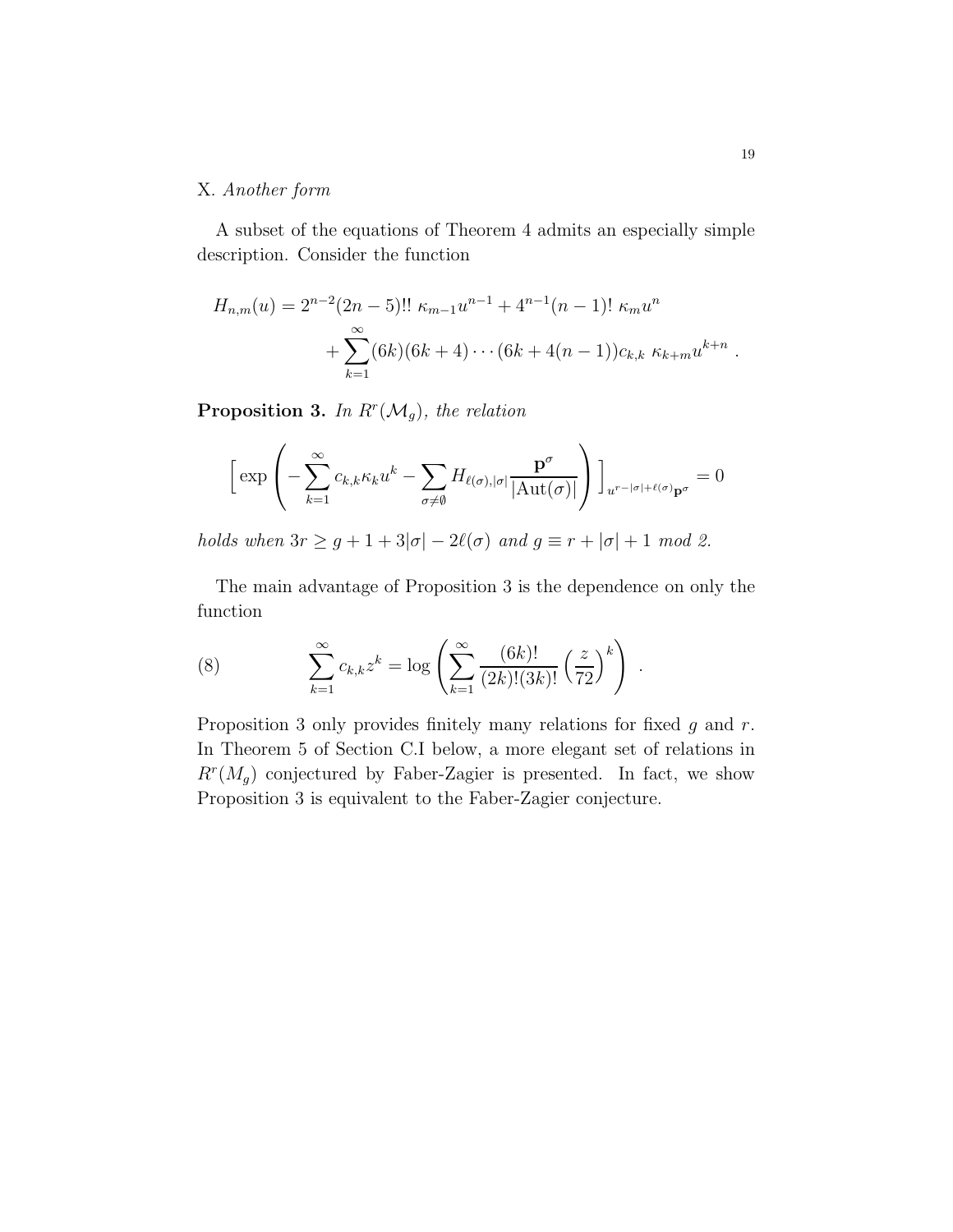# C. The conjecture of Faber-Zagier

#### I. The function Ψ

A third set of relations is defined as follows Let

$$
\mathbf{p} = \{ p_1, p_3, p_4, p_6, p_7, p_9, p_{10}, \dots \}
$$

be a variable set indexed by integers not congruent to 2 mod 3. Let

$$
\Psi(t, \mathbf{p}) = (1 + tp_3 + t^2 p_6 + t^3 p_9 + ...) \sum_{i=0}^{\infty} \frac{(6i)!}{(3i)!(2i)!} t^i
$$
  
+  $(p_1 + tp_4 + t^2 p_7 + ...) \sum_{i=0}^{\infty} \frac{(6i)!}{(3i)!(2i)!} \frac{6i+1}{6i-1} t^i$ 

Define the constants  $C<sup>r</sup>(\sigma)$  by the formula

$$
\log(\Psi) = \sum_{\sigma} \sum_{r=0}^{\infty} C^r(\sigma) \ t^r \mathbf{p}^{\sigma} .
$$

Here and below,  $\sigma$  denotes a partition which avoids all parts congruent to 2 mod 3. Let

$$
\gamma = \sum_{\sigma} \sum_{r=0}^{\infty} C^r(\sigma) \kappa_r t^r \mathbf{p}^{\sigma} .
$$

Our main result, starting from the stable quotient relations, is the following final form.

# **Theorem 5.** In  $R^r(\mathcal{M}_g)$ , the relation

$$
\big[\exp(-\gamma)\big]_{t^r\mathbf{p}^\sigma}=0
$$

holds when  $g - 1 + |\sigma| < 3r$  and  $g \equiv r + |\sigma| + 1 \mod 2$ .

The relations of Theorem 5 were conjectured earlier by Faber and Zagier from data and a study of the Gorenstein quotient of  $R^*(\mathcal{M}_g)$ . To the best of our knowledge, a relation in  $R^*(\mathcal{M}_g)$  which is not in the span of the relations of Theorem 5 has not yet been found. In particular, all relations obtained from Theorem 1 to date are in the span of Theorem 5 (and conversely). It is very reasonable to expect the spans of the relations in Theorem 1 and Theorem 5 exactly coincide. Whether Theorem 5 exhausts all relations in  $R^*(\mathcal{M}_g)$  is a very interesting question.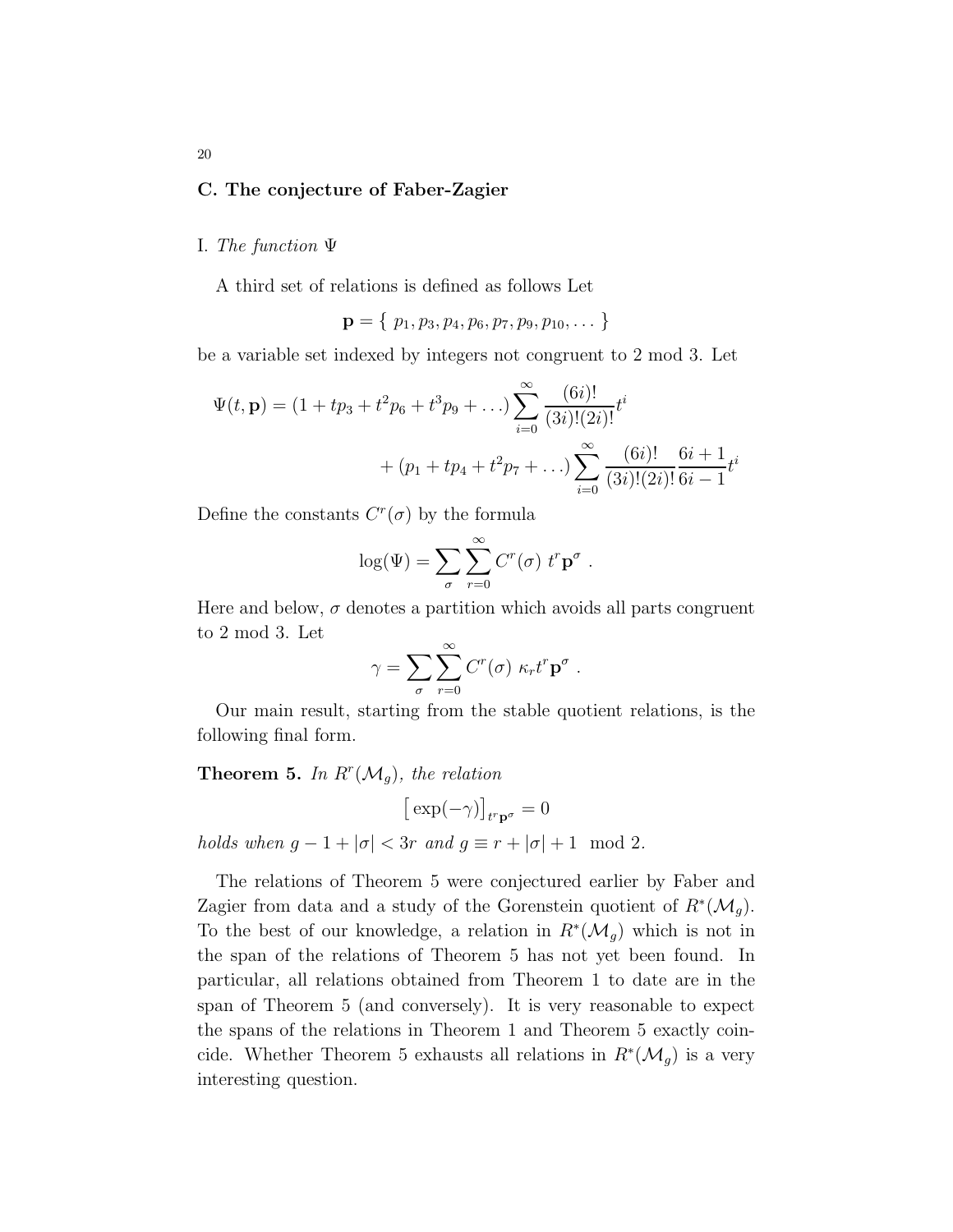Theorem 5 is much more efficient than Theorem 1 for several reasons. Theorem 5 only provides finitely many relations in  $R^r(\mathcal{M}_g)$  for fixed  $g$  and  $r$ , and thus may be calculated completely. When the relations yield a Gorenstein ring with socle in  $R^{g-2}(\mathcal{M}_g)$ , no further relations are possible. However, the relations of Theorem 5 do not always yield such a Gorenstein ring (failing first in genus 24 as checked by Faber). For  $g < 24$ , Faber's calculations show Theorem 5 does provide all relations in  $R^*(\mathcal{M}_g)$ . For higher genus  $g \geq 24$ , either Theorem 5 fails to provide all the relations in  $R^*(\mathcal{M}_g)$  or  $R^*(\mathcal{M}_g)$  is not Gorenstein.

## II. Connection to the stable quotient relations

Theorem 5 is derived from Proposition 3. In fact, Proposition 3 is equivalent to Theorem 5. The derivation is obtained by a triangular transformation among distinguished generators. A certain amount of differential algebra is required.

Consider the relation obtained from the partition  $\sigma = (1)$  in Proposition 3 and the Conjecture. For convenience, let

$$
A(z) = \sum_{i=0}^{\infty} \frac{(6i)!}{(3i)!(2i)!} \left(\frac{z}{72}\right)^i,
$$
  
\n
$$
B(z) = \sum_{i=0}^{\infty} \frac{(6i)!}{(3i)!(2i)!} \frac{6i+1}{6i-1} \left(\frac{z}{72}\right)^i
$$

The conjectures predict no room for different relations in  $R^*(\mathcal{M}_g)$  for  $\sigma = (1)$ , so we must have

$$
-\frac{1}{2} + z + 6z \left(z \frac{d}{dz}\right) \log(A)
$$

proportional to  $B/A$ . We find the equation

$$
-\frac{1}{2} + z + 6z \left(z \frac{d}{dz}\right) \log(A) = \frac{1}{2} \frac{B}{A}
$$

holds. Equivalently,

$$
-\frac{1}{2}A + zA + 6z^2 \frac{dA}{dz} = \frac{1}{2}B
$$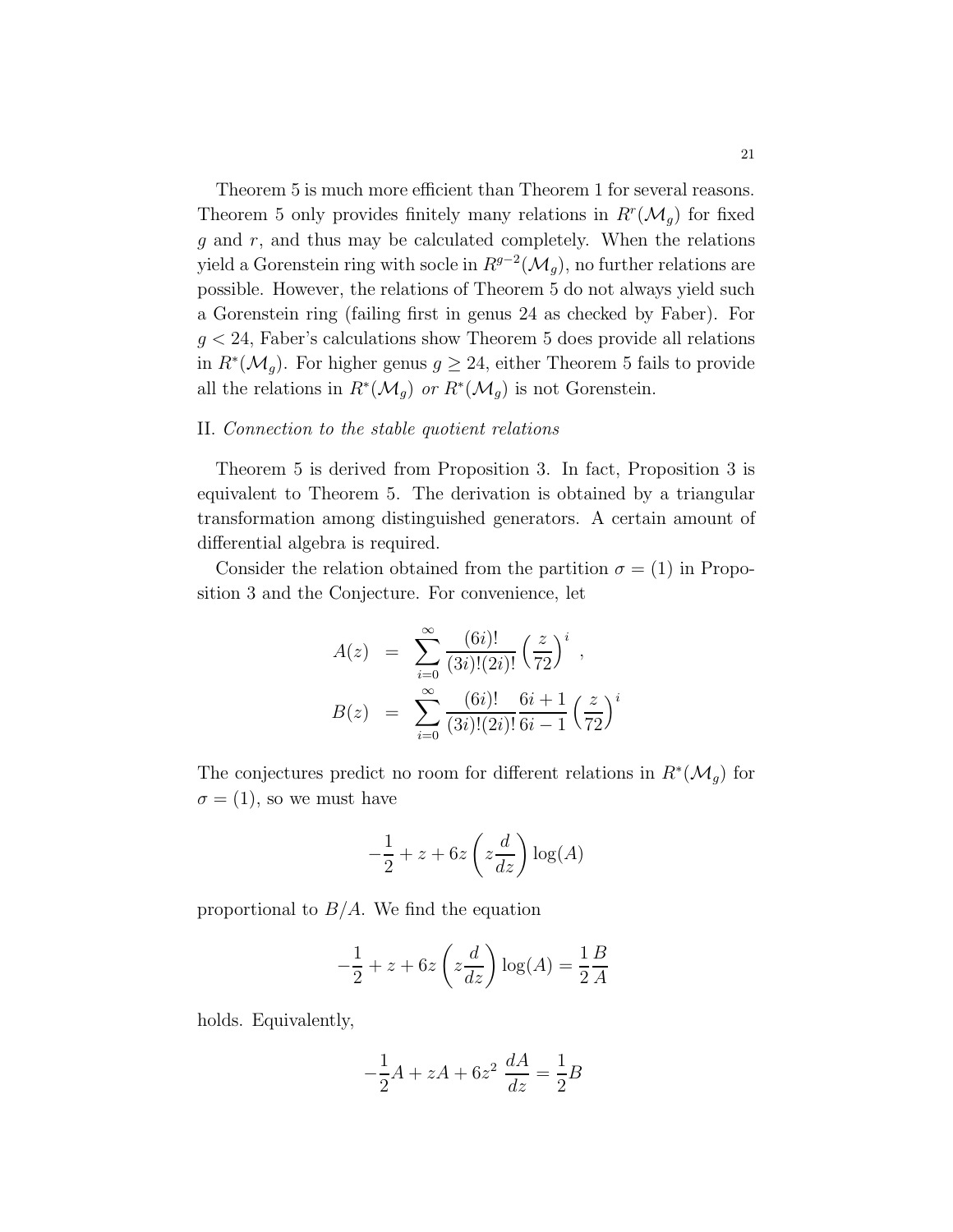More interesting is the partition  $\sigma = (11)$ . Here we predict, once the definitions are unwound, that

$$
z + 4z2 + 36z2 \left(z\frac{d}{dz}\right)^{2} \log(A) + 24z2 \left(z\frac{d}{dz}\right) \log A
$$

is a linear combination of 1 and  $B^2/A^2$ . We find the equation

$$
z + 4z2 + 36z2 \left(z\frac{d}{dz}\right)^{2} \log(A) + 24z2 \left(z\frac{d}{dz}\right) \log A = \frac{1}{4} - \frac{1}{4}\frac{B^{2}}{A^{2}}
$$

holds.

In fact, the main hypergeometric differential equation satisfied by the function  $A$  is

$$
36z^2 \frac{d^2}{dz^2}A + (72z - 6)\frac{d}{dz}A + 5A = 0.
$$

In Section D below, further details describing the use of such differential equations to prove Theorem 5 from Proposition 3 are presented.

# III. Functions

While the functions  $A(z)$  and  $B(z)$  of Section II have radius of convergence 0, an additional double factorial in the denominator yields convergent classical series,

$$
\frac{3}{2t}\sin\left(\frac{2}{3}\sin^{-1}(t)\right) = \sum_{i=0}^{\infty} \frac{(6i)!}{(3i)!(2i)!(2i+1)!!} \left(\frac{t^2}{216}\right)^i,
$$
  

$$
-\frac{3}{4t}\sin\left(\frac{4}{3}\sin^{-1}(t)\right) = \sum_{i=0}^{\infty} \frac{(6i)!}{(3i)!(2i)!(2i+1)!!} \frac{6i+1}{6i-1} \left(\frac{t^2}{216}\right)^i
$$

.

## IV. Remarks

Stable quotients relations in  $R^*(\mathcal{M}_g)$  have several advantages over other geometric constructions. We have already seen here the possibility of exact evaluation. Another advantage we have not explored in these lectures is the extension of the stable quotients relations over  $\mathcal{M}_g$ . The boundary terms of the stable quotients relations are tautological. A study of the relations among the  $\kappa$  classes in the tautological ring of the moduli space of curves of compact type  $\mathcal{M}_{g,n}^c$  has been undertaken in [5, 6]. For example, the Gorenstein predictions for  $\kappa$  classes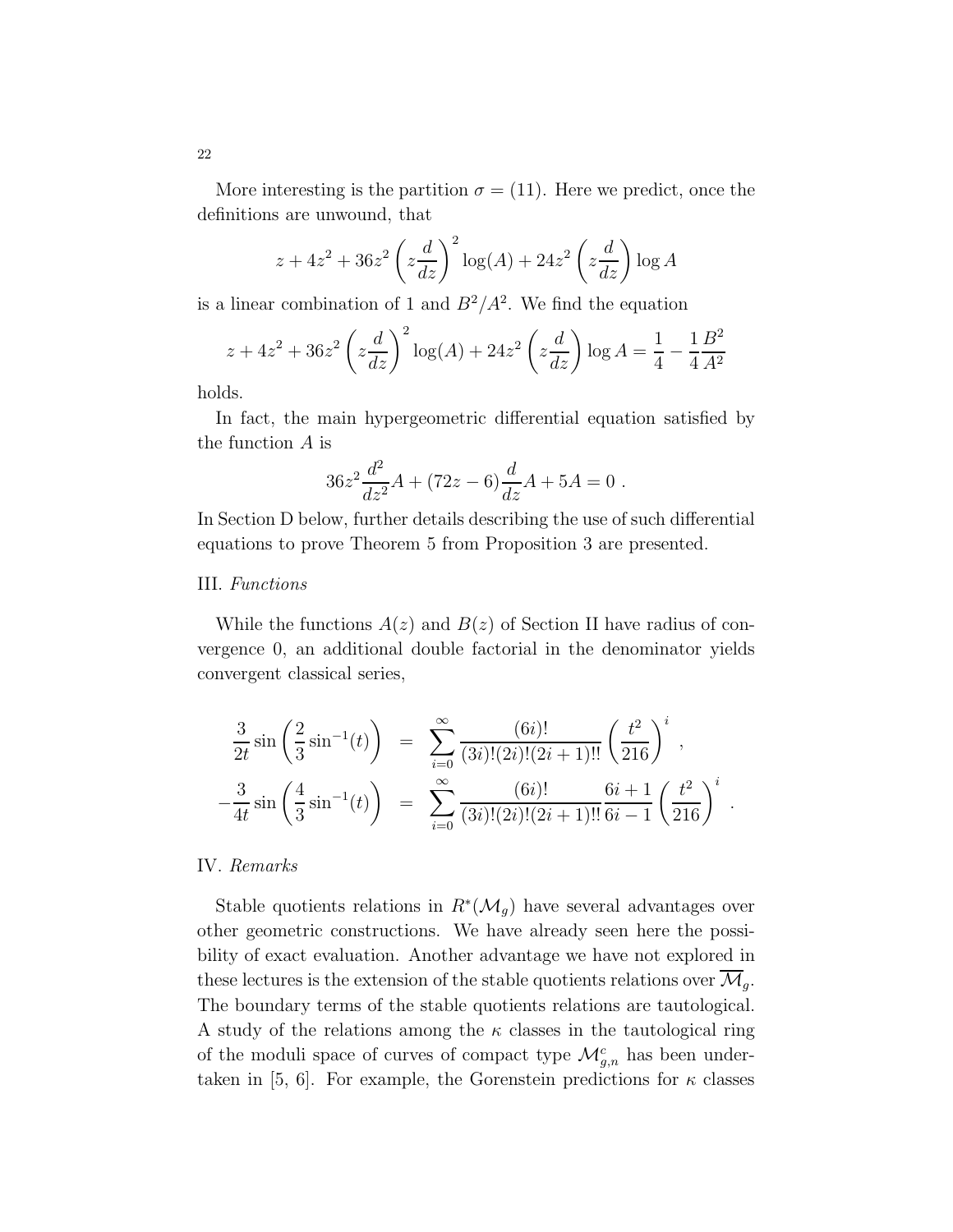are proven there if  $n \geq 1$ . But even for  $\mathcal{M}_g$ , the extension of the stable quotients relations over  $\overline{\mathcal{M}}_g$  has significant consequences. Since we know the stable quotients relations are all relations in  $R^*(\mathcal{M}_g)$  for  $g < 24$ , the following result holds.

**Proposition 4.** For  $q < 24$ , we have a right exact sequence

$$
R^*(\partial \overline{\mathcal{M}}_g) \to R^*(\overline{\mathcal{M}}_g) \to R^*(\mathcal{M}_g) \to 0.
$$

Speculations about such right exactness for tautological rings were advanced in [2].

# D. The equivalence

## I. Notation

The relations in Theorem 5 and Proposition 3 have a similar flavor. We start with formal series related to

$$
A(z) = \sum_{i=0}^{\infty} \frac{(6i)!}{(3i)!(2i)!} \left(\frac{z}{72}\right)^i,
$$

we insert classes  $\kappa_r$ , we exponentiate, and we extract coefficients to obtain relations among the  $\kappa$  classes. In order to make the similarities clearer, we will introduce additional notation.

If  $F$  is a formal power series in  $z$ ,

$$
F = \sum_{r=0}^{\infty} c_r z^r
$$

with coefficients in a ring  $R$ , let

$$
\{F\}_{\kappa} = \sum_{r=0}^{\infty} c_r \kappa_r z^r
$$

be the series with  $\kappa$ -classes inserted.

Let  $A$  be as above, and let  $B$  be the function defined in C.II. Let

$$
C=\frac{B}{A},
$$

and let

$$
E = \exp(-\{\log(A)\}_{\kappa}) = \exp\left(-\sum_{k=1}^{\infty} c_{k,k} \kappa_k z^k\right).
$$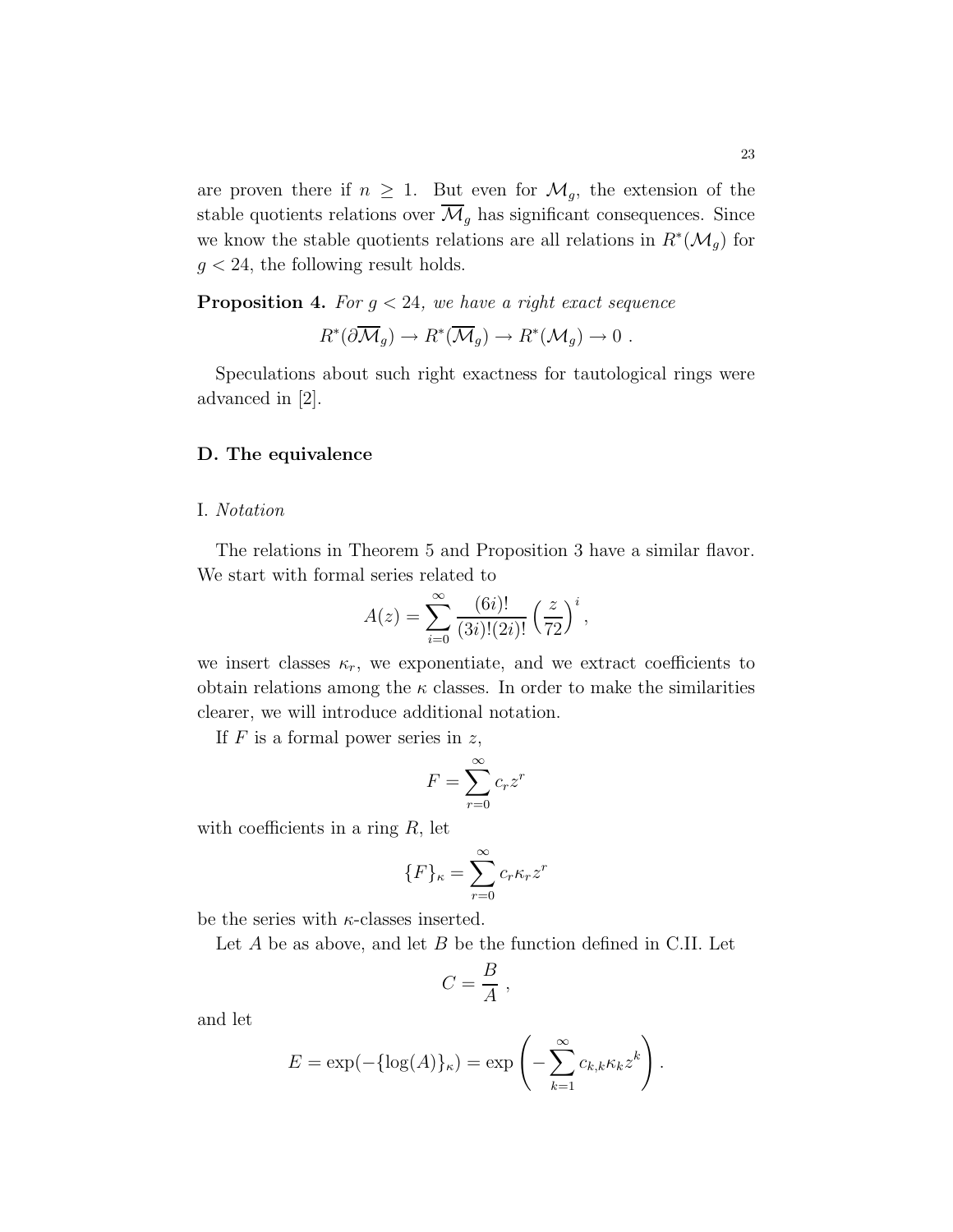We will rewrite the relations of Theorem 5 and Proposition 3 in terms of  $C$  and  $E$ . The equivalence between the two will rely on properties of the differential equations satisfied by C.

## II. Rewriting the relations

The relations of Theorem 5 conjectured by Faber-Zagier are straightforward to rewrite using the above notation:

(9) 
$$
\left[ E \cdot \exp \left( - \left\{ \log(1 + p_3 z + p_6 z^2 + \cdots + C(p_1 + p_4 z + p_7 z^2 + \cdots) ) \right\}_\kappa \right) \right]_{z^r p^\sigma} = 0
$$

for  $3r \geq g + |\sigma| + 1$  and  $3r \equiv g + |\sigma| + 1$  mod 2. We call the above relations FZ.

The stable quotient relations of Proposition 3 are a bit more complicated to rewrite in terms of  $C$  and  $E$ . Let

$$
2^{-n}C_n = 2^{n-2}(2n-5)!!z^{n-1} + 4^{n-1}(n-1)!z^n
$$
  
+ 
$$
\sum_{k=1}^{\infty} (6k)(6k+4)\cdots (6k+4(n-1))c_{k,k}z^{k+n}.
$$

We see

$$
H_{n,m}(z)=2^{-n}z^{n-m}\{z^{m-n}C_n\}_\kappa.
$$

The series  $C_n$  satisfy

$$
C_1 = C
$$
,  $C_{i+1} = \left(12z^2 \frac{d}{dz} - 4iz\right) C_i$ .

Since C satisfies the differential equation

$$
12z^2 \frac{dC}{dz} = 1 + 4zC - C^2,
$$

each  $C_n$  can be expressed as a polynomial in  $C$  and  $z$ :

$$
C_1 = C
$$
,  $C_2 = 1 - C^2$ ,  $C_3 = -8z - 2C + 2C^3$ , ...,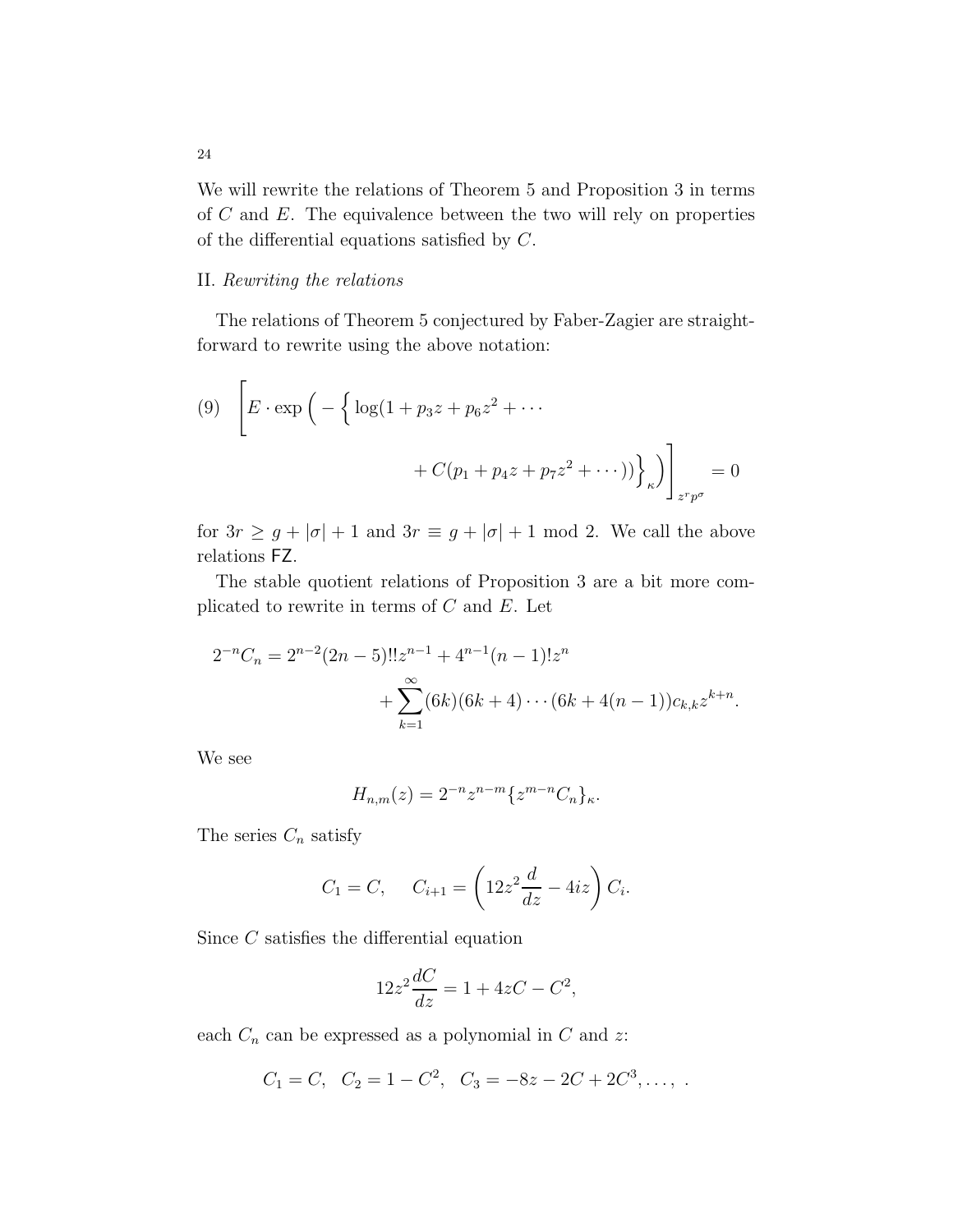Proposition 3 can then be rewritten as follows (after an appropriate change of variables):

(10) 
$$
\left[E \cdot \exp\left(-\sum_{\sigma \neq \emptyset} \{z^{|\sigma|-\ell(\sigma)} C_{\ell(\sigma)}\}_{\kappa} \frac{p^{\sigma}}{|\operatorname{Aut}(\sigma)|}\right)\right]_{z^r p^{\sigma}} = 0
$$

for  $3r \geq g + 3|\sigma| - 2\ell(\sigma) + 1$  and  $3r \equiv g + 3|\sigma| - 2\ell(\sigma) + 1$  mod 2. We call the stable quotients relations SQ.

The FZ and SQ relations now look much more similar, but the relations in (9) are indexed by partitions with no parts of size 2 mod 3 and satisfy a slightly different inequality. The indexing differences can be erased by noting the variables  $p_{3k}$  are actually not necessary in (9) if we are just interested in the ideal generated by a set of relations (rather than the linear span). If we remove the variables  $p_{3k}$  and reindex the others, we obtain the following equivalent form of the FZ relations:

(11) 
$$
\[E \cdot \exp\left(-\left\{\log(1 + C(p_1 + p_2 z + p_3 z^2 + \cdots))\right\}_\kappa\right)\]_{z^r p^\sigma} = 0
$$

for  $3r \ge g + 3|\sigma| - 2\ell(\sigma) + 1$  and  $3r \equiv g + 3|\sigma| - 2\ell(\sigma) + 1$  mod 2.

# II. Comparing the relations

We now explain how to write the SQ relations (10) as linear combinations of the FZ relations (11) with coefficients in  $\mathbb{Q}[\kappa_0, \kappa_1, \kappa_2, \ldots]$ . In fact, the associated matrix will be triangular with diagonal entries equal to 1.

We start with further notation. For a partition  $\sigma$ , let

$$
\mathsf{FZ}_{\sigma} = [\exp(-\{\log(1 + C(p_1 + p_2 z + p_3 z^2 + \cdots))\}_{\kappa})]_{p^{\sigma}}
$$

and

$$
\mathsf{SQ}_{\sigma} = \left[ \exp \left( - \sum_{\sigma \neq \emptyset} \{ z^{|\sigma| - \ell(\sigma)} C_{\ell(\sigma)} \}_{\kappa} \frac{p^{\sigma}}{|\operatorname{Aut}(\sigma)|} \right) \right]_{p^{\sigma}}
$$

be power series in z with coefficients that are polynomials in the  $\kappa$ classes. The relations themselves are given by  $[E\cdot \mathsf{SQ}_{\sigma}]_{z^r}$  and  $[E\cdot \mathsf{FZ}_{\sigma}]_{z^r}$ .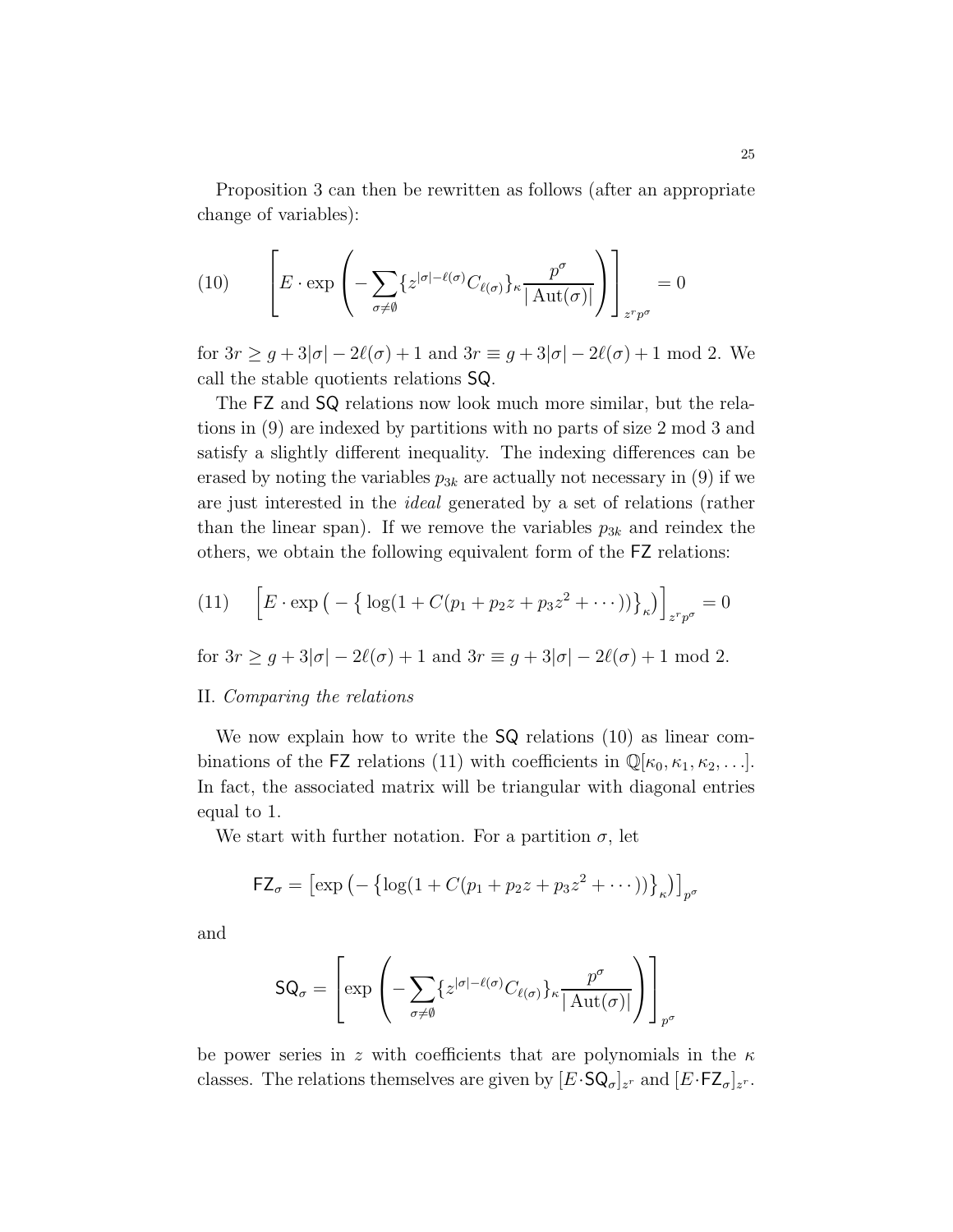For each  $\sigma$ , we can write  $\mathsf{SQ}_{\sigma}$  in terms of the  $\mathsf{FZ}_{\sigma}$ . For example,

$$
SQ_{(111)} = -\frac{1}{6} \{C_3\}_{\kappa} + \frac{1}{2} \{C_2\}_{\kappa} \{C_1\}_{\kappa} - \frac{1}{6} \{C_1\}_{\kappa}^3
$$
  
\n
$$
= \frac{4}{3} \kappa_1 z + \frac{1}{3} \{C\}_{\kappa} - \frac{1}{3} \{C^3\}_{\kappa} + \frac{1}{2} (\kappa_0 - \{C^2\}_{\kappa}) \{C\}_{\kappa} - \frac{1}{6} \{C\}_{\kappa}^3
$$
  
\n
$$
= \left(\frac{4}{3} \kappa_1 z\right) + \left(\left(\frac{1}{3} + \frac{\kappa_0}{2}\right) \{C\}_{\kappa}\right)
$$
  
\n
$$
+ \left(-\frac{1}{3} \{C^3\}_{\kappa} - \frac{1}{2} \{C^2\}_{\kappa} \{C\}_{\kappa} - \frac{1}{6} \{C\}_{\kappa}^3\right)
$$
  
\n
$$
= \frac{4}{3} \kappa_1 z \, \mathsf{FZ}_{\emptyset} + \left(-\frac{1}{3} - \frac{\kappa_0}{2}\right) \mathsf{FZ}_{(1)} + \mathsf{FZ}_{(111)}.
$$

We then obtain a corresponding linear relation between the relations themselves:

$$
[E \cdot \mathsf{SQ}_{(111)}]_{z^r} = \frac{4}{3} \kappa_1 [E \cdot \mathsf{FZ}_{\emptyset}]_{z^{r-1}} + \left(-\frac{1}{3} - \frac{\kappa_0}{2}\right) [E \cdot \mathsf{FZ}_{(1)}]_{z^r} + [E \cdot \mathsf{FZ}_{(111)}]_{z^r}.
$$

Constructing such linear combinations in general is not hard. When expanded in terms of C as in the above example,  $FZ_{\sigma}$  always contains exactly one term of the form

(12) 
$$
\{z^{a_1}C\}_{\kappa}\{z^{a_2}C\}_{\kappa}\cdots\{z^{a_m}C\}_{\kappa}.
$$

All the other terms involve higher powers of C. If we expand  $\mathsf{SQ}_{\sigma}$  in terms of  $C$ , we can look at the terms of the form  $(12)$  which appear to determine how to write the  $SQ_{\sigma}$  as a linear combination of the  $EZ_{\hat{\sigma}}$ .

We must check the terms involving higher powers of  $C$  also match up. The matching amounts to proving an identity between the coefficients of  $C_i$  when expressed a polynomial in C. Define polynomials  $f_{ij} \in \mathbb{Z}[z]$ by

$$
C_i = \sum_{j=0}^i f_{ij} C^j,
$$

and let

$$
f = 1 + \sum_{i,j \ge 1} \frac{(-1)^{j-1} f_{ij}}{i!(j-1)!} x^i y^j.
$$

**Lemma 5.** There exists a power series  $g \in \mathbb{Q}[z][[x]]$  such that  $f = e^{yg}$ .

The Lemma (which can be proven in straightforward fashion using the differential equation satisfied by  $f$ ) is the precise consistency statement needed to express the SQ relations as linear combinations of the